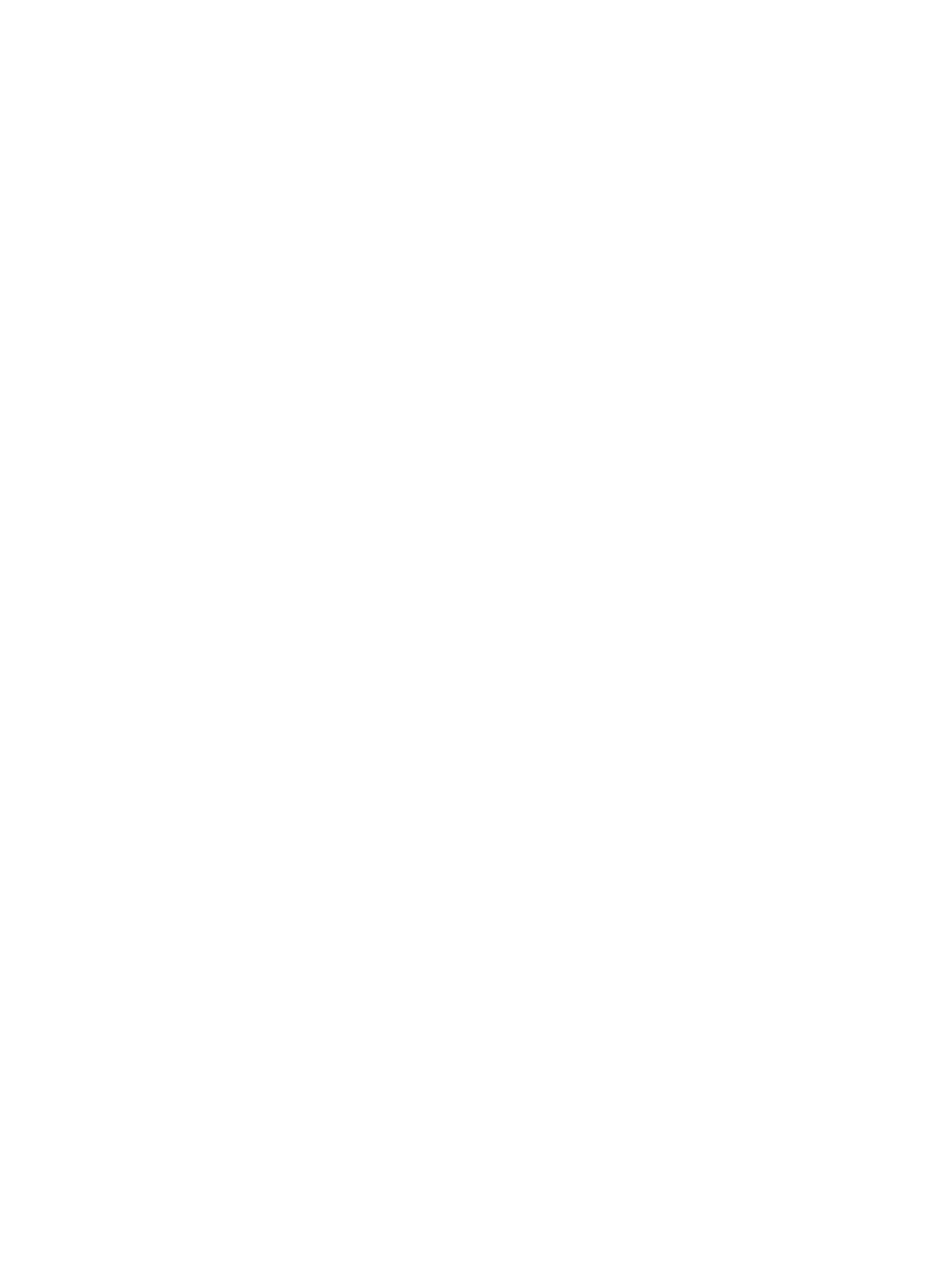**Francisco Yus. 2011.** *Cyberpragmatics. Internet-mediated communication in context.* 

Amsterdam/Philadelphia: John Benjamins Publishing Co. [Pragmatics & Beyond New Series, 213 xiv, 353 pp.

The last decades have seen the emergence of new and really impressive technologies which have not only brought in new modes of communication but have also transformed the traditional dichotomy between speech and writing. Many scholars have recently approached the issue, mainly from a social or anthropological perspective. Yus's volume, focusing on language usage, is an excellent example of the interest aroused by these new ways of socializing and communicating trough electronic media. It provides a profound analysis of the differentgenres of Internet-mediated communication by studying all the varieties of interaction online: the web page, chat rooms, instant messaging, social networking sites, 3D virtual worlds, blogs, videoconference, e-mail, Twitter, etc.

Organised in eight chapters, the book starts with an introduction in which the author explains how he coined the term *cyberpragmatics* for the specific approach he carries out in his study of Internetmediated communication from the perspective of cognitive pragmatics, using the framework of Relevance

Theory. According to Yus, this theory has proved to be useful to account both for face-to-face and for asynchronous communication. In his own words (2012: xi) "typed texts often appear to be hybrids between the stability and rigidity of the written (i.e. typed) text, on the one hand, and the spontaneity and ephemeral quality of speech, on the other". He finds, however, little difference between interpreting messages in physical contexts or in virtual scenarios, since the only thing that changes is the means used by humans in order to engage in interactions. Today, it is obvious that thanks to the Internet, geographical limits and the lack of physical co-presence are no longer a problem for communication. In addition, Yus underlines the role of the Internet as a broad field of research for those interested in user-to-user communication on the Net.

In the Introduction Yus also offers a brief but detailed summary of the contents and main aims of each of the eight chapters comprised in the volume. Thus, in the first chapter, titled "Pragmatics, context and relevance", he comments on various pragmatic assumptions, underlining the major contribution of Pragmatics to language study, namely "the certainty that it is impossible to analyse language outside the context in which it is produced and interpreted" (p. 2). Subsequently, he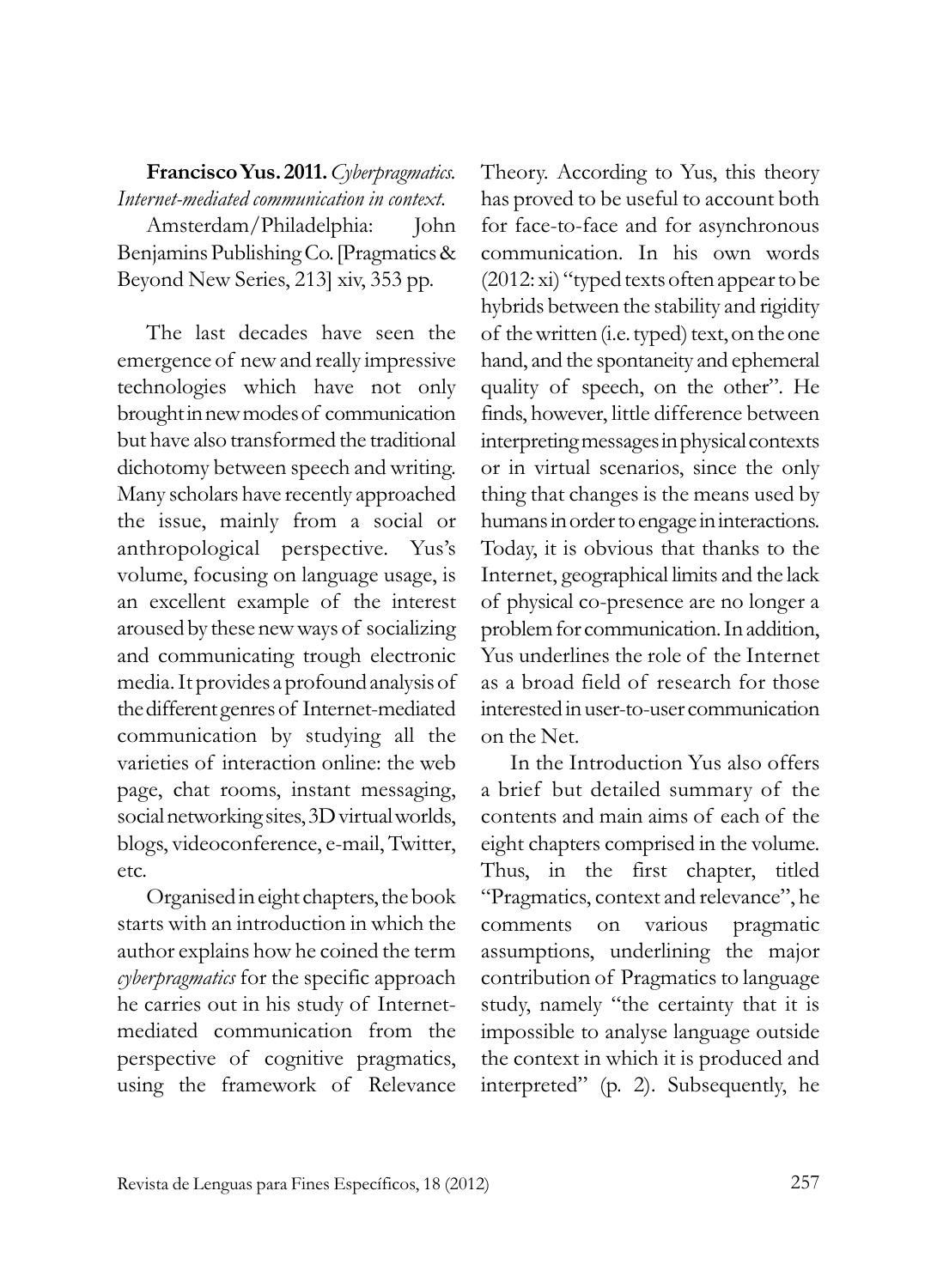develops the main tenets of Relevance Theory with the aim of using them later in his descriptionof user's communicative behaviour on the Internet. Two final sections in this chapter are devoted to describe *Cyberpragmatics*, a term he coined in 2001, and the foundations of this subdiscipline, together with its connection with cognition and the Internet.

In the second chapter, under the heading "The presentation of self in everyday web use", Yus successfully manages to provide an overview of the links between discourse and identity, by pointing out how our discursive features and interactive behaviours shape our personalities as human beings in the communication process. The author resorts to the film *You've got mail* to illustrate the problem of the construction of identity through discourse on the Net, showing how the Internet modifies the public presentation of people's identities. The Internet is presented not only as "a powerfultool for the definition and development of identities and personalities" but also for "the creation and consolidation of virtual groups and communities" (p. 21).

For this chapter, Yus draws from Goffman's differentiation between the various social roles an individual can play in society and his real identity behind that social façade. Yus applies this model to Internet-mediated communication,

where a number of virtual or electronic identities tend to cover the user's real personality. This way, the author shows the importance and enormous influence of both the social use of language andthe feeling of group or network membership. In short, virtual communication can be considered as "an effect of the progressive adaptation of human beings to different environments or habitats: natural, urban and now telematics" (p. 26). The chapter finishes with Yus's comments on two forms of self-presentation on the Internet: the personal web page and the nickname. The former seems to acquire a certain independence or autonomy from the author, as long as it allows for the creation of what is known as the *autonomous media identity;* the latter often tends to be used with the aim of masking one's identity. However, it can also function connotatively, since it may convey information or assumptions that the user tries "to make manifest in a specific context" (p. 44).

The third chapter discusses "Relevance on the web page". Here Yus starts by describing three possible perspectives which can be adopted when carrying out a cognitive pragmatics analysis of web pages, namely, the author's point of view, the textual or discursive point of view and the reader's point of view. Since the main aim of this chapter is to apply Relevance Theory to Internet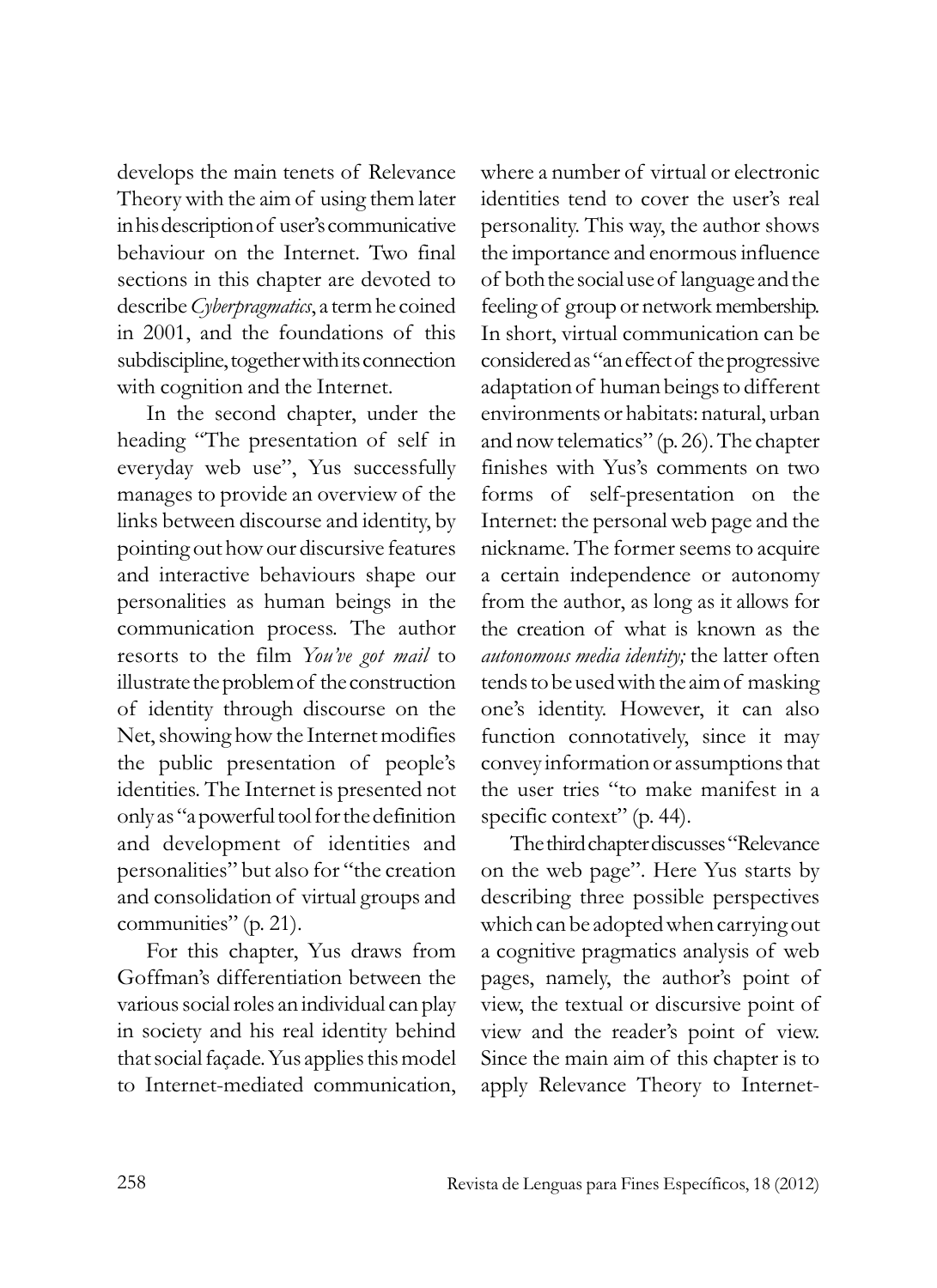mediated communication, Yus begins by studying relevance in information retrieval systems, before concentrating on the user who is surfing the Net. Then he focuses on usability, i.e., the effort that the use of a computer system demands. Finally, he devotes two sections to analysing the process of transferring offline discourse to the Internet. This is illustrated with the cases of the printed newspaper and the printed advertisement, including comments on their respective pragmatic implications.

Chapter four deals with "Social networks on the Internet: The Web 2.0". As the title suggests, this chapter is devoted to new forms of interaction through the Internet which have quite recently had a great impact. These communicative resources can be classified under the label Web 2.0, namely, blogs, social networking sites –such as *MySpace, Facebook* or, in Spain, *Tuenti*– and the short-messaging microblog *Twitter.* As regards blogs, Yus explains that they can be studied from three main perspectives. The first is the author's intention when uploading information on the blog. Ac cording to Yus, this point of view is essential in a pragmatic analysis. The second perspective has to do with the qualities of blog as a genre, as long as they reflect the blogger's intention. Finally, the third point of view is that of the content of the blog, since this will be

useful to predict the quality of readers' interpretations. In Yus's opinion a fourth perspective might be added: it would be one that focuses "on the blog as a medium to sustain interactions and as evidence of group or community ties" (p. 95).

After distinguishing social networks on the Internet from social networking sites (SNSs), Yus offers some definitions of the latter, "a subgroup of all the possible scenarios available for Internetsustained social networks" (p. 111) He continues with some comments on their attributes and types, including some theoretical approaches.

As for the microblog Twitter, a very popular short-message service, Yus also offers some definitions, before analysing its communicative and interactive qualities, from the perspective of Relevance Theory. He also comments on some inferential strategies which are normally applied for the interpretation of *tweets,* such as *reference assignment, disambiguation, conceptual adjustment, free enrichment,* among others. After giving examples of *Twitter* conversations, Yus underlines the fact that *tweets* have all the typical features of SMS (short messages of up to 140 characters) but exhibit a social networking orientation.

Chapter five approaches "The virtual conversation", a type of interaction that constitutes a new mode of communication which establishes its own code and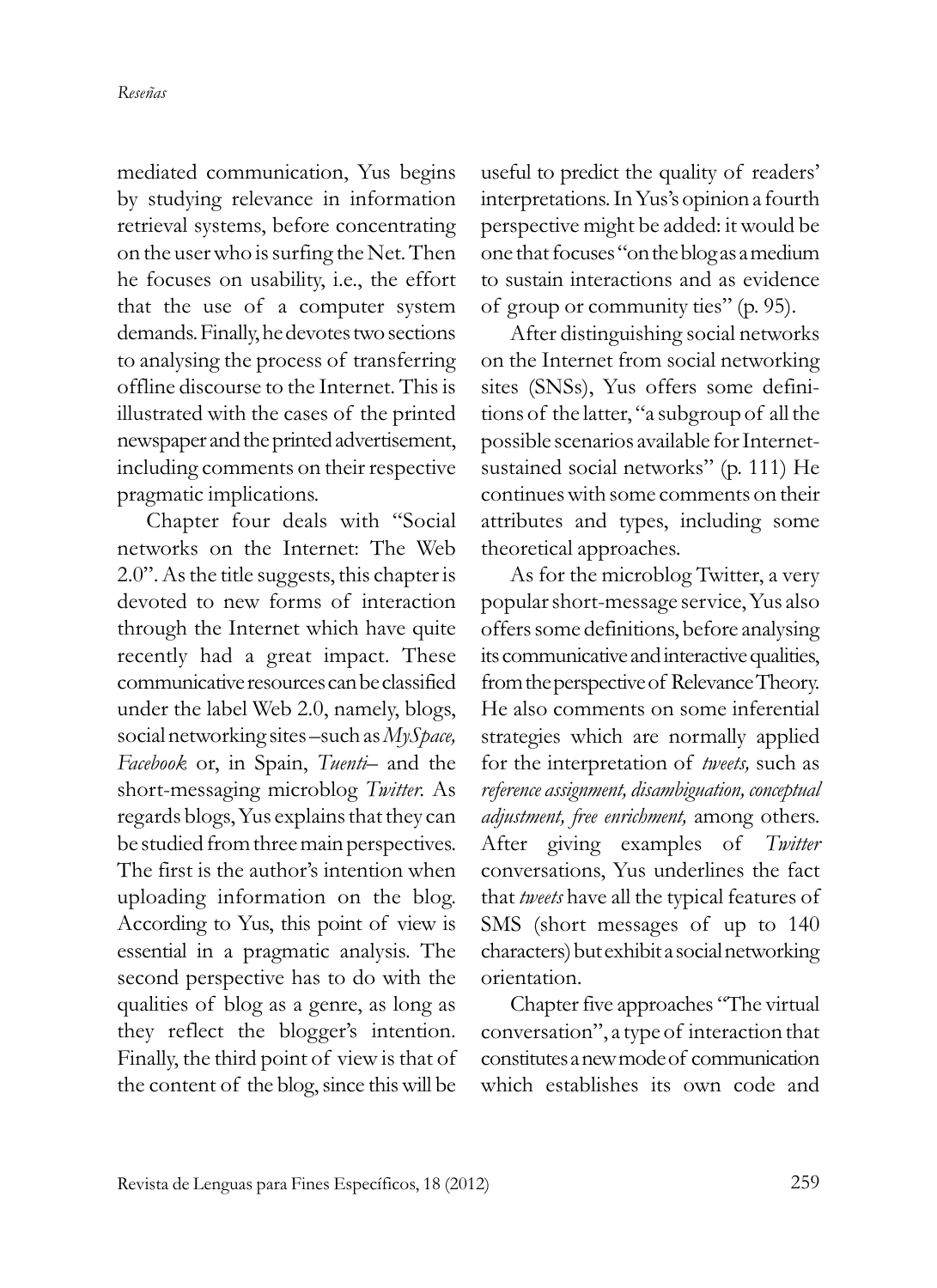definitely eliminates the limits between speech and writing. Yus presents a detailed account of the distinguishing features of the conversations held by chat room users and offers an interesting review of the literature regarding the conversational strategies which can or cannot be used in this communicative resource. The author describes the strategies users employ in order to compensate for the lack of audio channels, visual channels and contextual information, such as emoticons; he also gives examples to illustrate the kind of hints they provide. The fact that chat room messages can be considered as *oralized written texts* is clearly underlined. In this sense, Yus points out how this characteristic allows not only for the transmission of information but also of the user's attitude towards the typed text. Instant messaging, chatting in 3D and videoconferencing are also studied in the final sections of this chapter.

In chapter six, Yus undertakes an analysis of the electronic mail (e-mail), a very popular form of asynchronous virtual communication and a label that comprises various types of interaction with some overlapping among them. A first section of this chapter is devoted to the description of the main features of e-mail, with the emphasis put on the difficulty to classify it in the oral/written dichotomy. In another section, Yus re views the main elements of an electronic

message and studies their role in the process of interpretation. Apart from the *personal message*, the most common e-mail type, Yus also comments on two other worth mentioning types, the newsgroup and the Listserv.

"Politeness on the Net", or *netiquette,* is the selected topic for the seventh chapter, which starts with the author's recognition of the difficulty to define politeness and the different ways it is expressed in different cultures, despite its universality. Conceived either as social norms or as strategies that determine the choice of certain linguistic formulas, politeness is mostly described as the usage of certain linguistic forms aimed at improving social relationships in communicative interactions. In the case of computer-mediated communication, Yus underlines the fact that these politeness strategies may be used either as a result of a personal option of the speaker/ writer or may be imposed upon by an external moderator of the virtual system. The author also offers a review of the various approaches to the study of politeness, including Brown and Levinson's model. Here, he summarises the connection between politeness and (in)direct speech acts, politeness and transactional and interactional discourse, politeness and rudeness, comparing each aspect with the situations on the Internet. The relationship between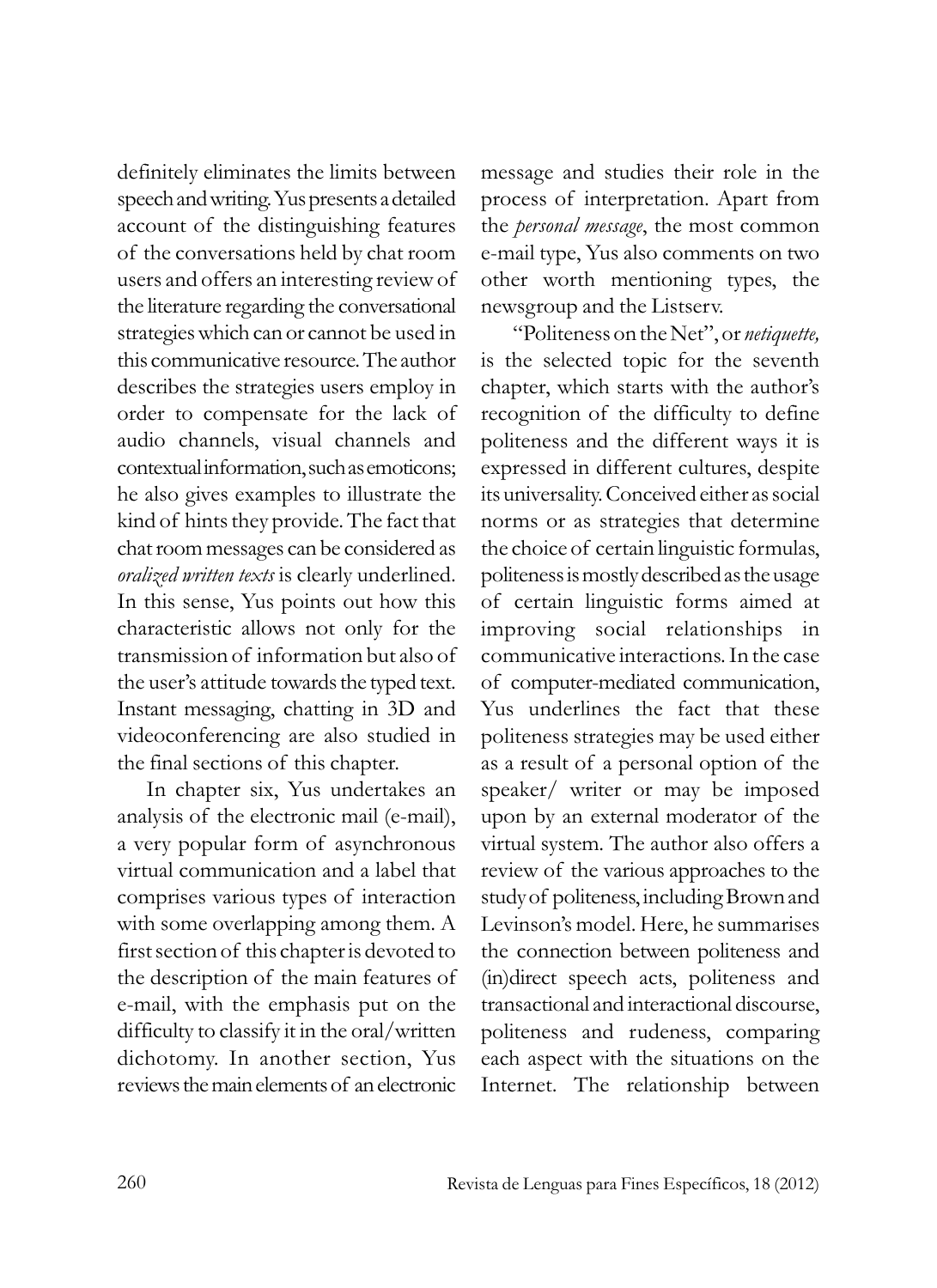politeness and relevance is also one of the questions approached by Yus, who underlines the possible applications of relevance theory to politeness, despite the initial difficulties.

The last chapter, chapter eight, provides the author's conclusion and prospects for cyberpragmatic research. It is divided into six sections that respectively deal with the oral/written and visual/ verbal dichotomy, the ubiquity of the Internet, the consolidation of hybrid networks of interactions, the transference of information from the Internet to the mobile phone, the transference of content to the web, and the consolidation of Web 2.0, participatory culture and usergenerated content. In most of these issues, Yus highlights the increasingly important role played by the mobile phone as well as the interesting pragmatic consequences derived from discourse production and interpretation on the Net.

In addition to the usual reference section, the volume includes a name index and a subject index, which complement the edition.

This is definitely a groundbreaking handbook, which provides a brilliant and comprehensive account of the varied types of interaction on the web. Yus's work is really an insightful contribution to a novel area of inquiry. Researchers working on computer-mediated communication and university students

at all levels will surely benefit from this valuable source of knowledge and resources for the study of language use and humaninteraction. Likewise, general linguists and scholars interested in language and particularly in the impact of the electronic media on language use will undoubtedly find this work a must. [Mª Isabel GONZÁLEZ CRUZ, Universidad de *Las Palmas de Gran Canaria*]

**Bruce, Ian.** 2011. *Theory and Concepts of English for Academic Purposes*. Basingtoke, UK: Palgrave Macmillan. Pp. 227.

*Theory and Concepts of English for Aca demic Purposes* provides an exhaustive overview on key issues in the field of English for Academic Purposes (EAP) as an informed basis for spelling out a set of principles around which EAP courses may be designed, developed and implemented. Following a user-friendly, general-to-specific arrangement, the volume is structured into three parts: the first one deals with a theoretical framework for teaching EAP as differentiated from teaching general English. The second part focuses on the design of EAP courses, paying special attention to approaches to syllabus development in relation to the types of knowledge that are to be integrated in them. The third one offers important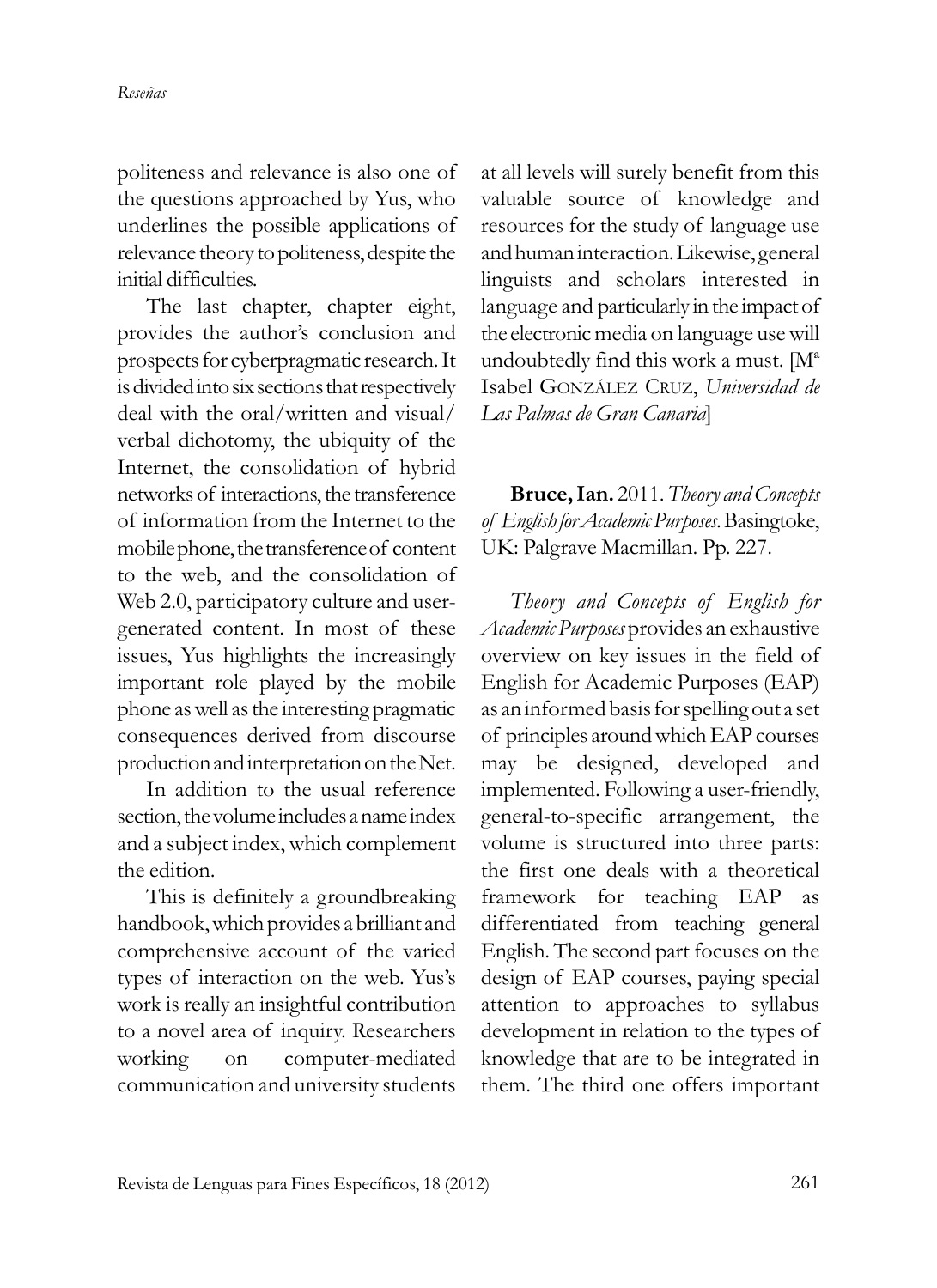points as for the implementation and delivery of EAP courses in terms of teacher competencies, the development of the four skills, i.e. writing, reading, listening and speaking, and assessment.

The first part is entitled "A Theoretical Basis for English for Academic Purposes" and comprises three chapters: "Introduction to EAP: Key Issues and Concepts", "Investigating the Academic World" and "Students' Needs and EAP Course Design". "Introduction to EAP: Issues and Concepts" presents and defines some basic concepts such as EAP itself, which is generally defined as a branch of English for Specific Purposes (ESP) that focuses on "the study of English for the purpose of participating in higher education" (Bruce 2011: 6). Therefore, it is a needs-driven activity which aims to train students to master both the spoken and written discourses of the academic community so that they can successfully participate in it. As a needs-driven activity, EAP relies heavily on needs analysis, a systematic process of student needs identification where both present and target situations have to be taken into account. The approach to EAP adopted in this book is also left clear in this introductory chapter: the author rightly notes that binary approaches like the accomodationist and critical ones should be avoided because they offer simplistic views on educational issues which tend to be complex and multifaceted, and advocates for a combination of both of them.

"Investigating the Academic World" theorises about approaches and tools that can be used when researching academic contexts with the aim of informing EAP courses. In this sense, research must cover several aspects related to the characteristics of the academic community the students want to join, their discipline-specific subject knowledge and academic subjects in general. The author offers a review of different approaches which can be adopted when gathering information in these areas; for zinstance, the issue of academic communities may be approached from the perspectives of (i) speech communities, (ii) discourse communities or (iii) communities of practice. Textual genres, both written and spoken, play a prominent role when researching disciplinary knowledge since the design of EAP courses will be determined to a great extent by the way knowledge is created, validated and communicated in a given discipline. In relation to academic subjects, EAP courses are also aimed at developing students' awareness of the way academic institutions operate, i.e. course organisation, teaching methods, interaction between the agents in academic contexts and assessment. The author then proposes three methodologies for investigating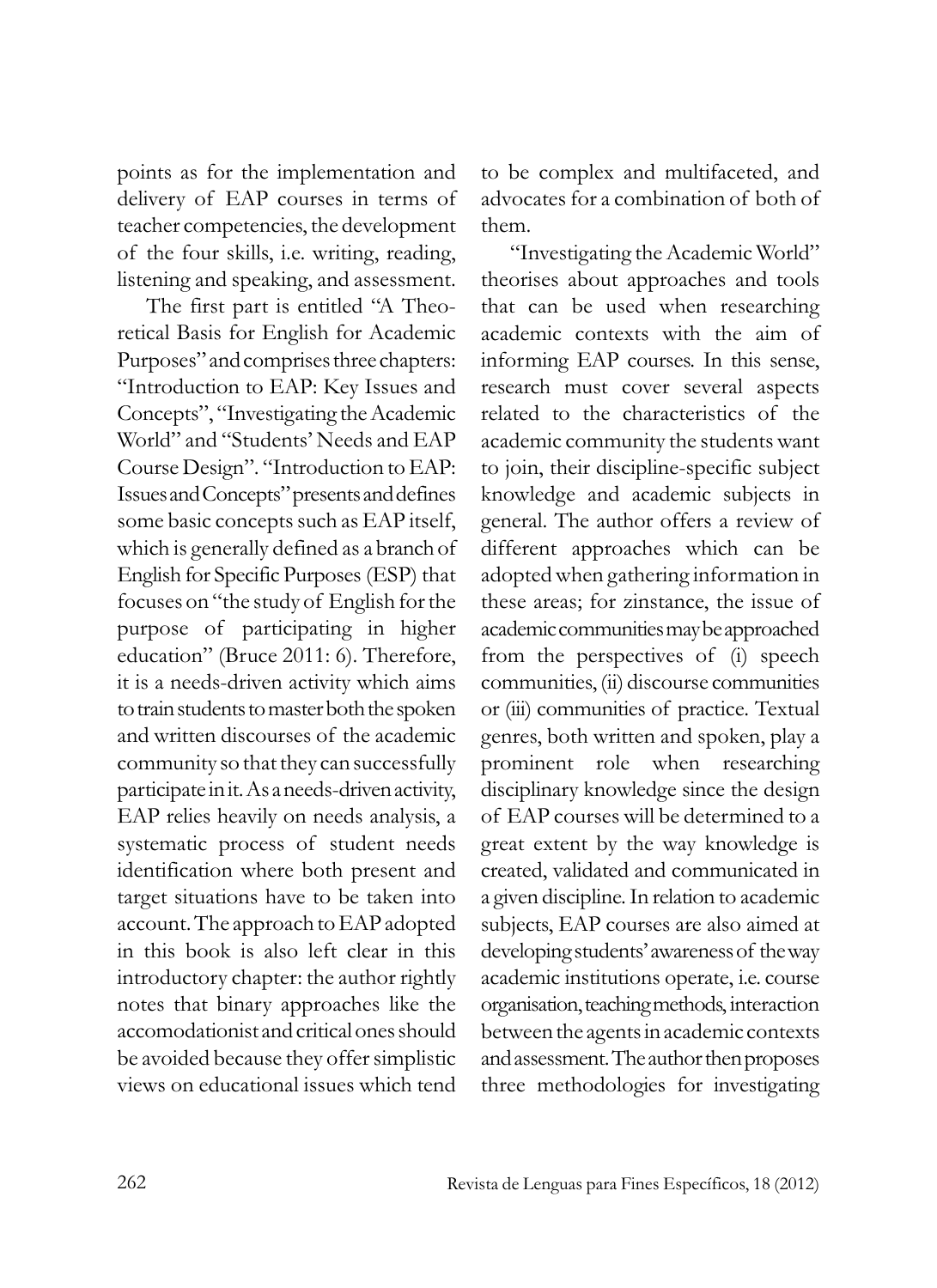particular academic communities, i.e. ethnographic, genre-based and corpusbased, commenting on both their strengths and weaknesses in a neutral way so that readers can choose the one that fits best into their purposes.

"Students' Needs and EAP Course Design" presents the three steps to be followed when designing and implementing EAP courses. The first step is needs analysis, which will provide teachers with the necessary information about students' present knowledge and skills and the ones they are expected to achieveonce the course is complete. The second step is the formulation of course aims and objectives on the basis of the information gathered during the first step, and this is followed by the selection and staging of course contents, which is the third step. An important point raised here is that the development of stages two and three has to be informed by theories of discourse, and theories of language teaching and learning, respectively. Theories of discourse will assist the formulation of aims and objectives in relation to the development of the students' capacity (i) to process and create texts typically found in academic contexts, (ii) to exploit and transfer their linguistic knowledge in terms of textual processing and creation in a variety of contexts, and (iii) to acknowledge disciplinary differences.

Theories of language teaching and learning will obviously help teachers in the selection and staging of course contents in a pedagogical way.

The second part of the book is entitled "The Design of EAP courses" and contains three chapters: "Developing an EAP Syllabus: Approaches and Models", "EAP Courses and Subject Discipline Knowledge" and "EAP Courses and Language Knowledge". "Developing and EAP Syllabus: Approaches and Models" gives the reader some general guidelines for designing an EAP syllabus, including (i) the combination of both declarative and procedural knowledge; (ii) the adoption of holistic approaches when setting up the objectives, allowing for the integration of different types of knowledge; and (iii) the top-down, synthetic organisation of the contents, i.e. moving from the general to the specific in such a way that the emphasis is placed on developing the students' discourse competence. On the basis of these principles, the chapter ends up illustrating how the process of syllabus development can proceed.

"EAP Courses and Subject Discipline" Knowledge" centres around the integration of subject discipline knowledge in the EAP curriculum. The role of the EAP teacher is vital here since s/he has to engage with subject discipline staff in order to gather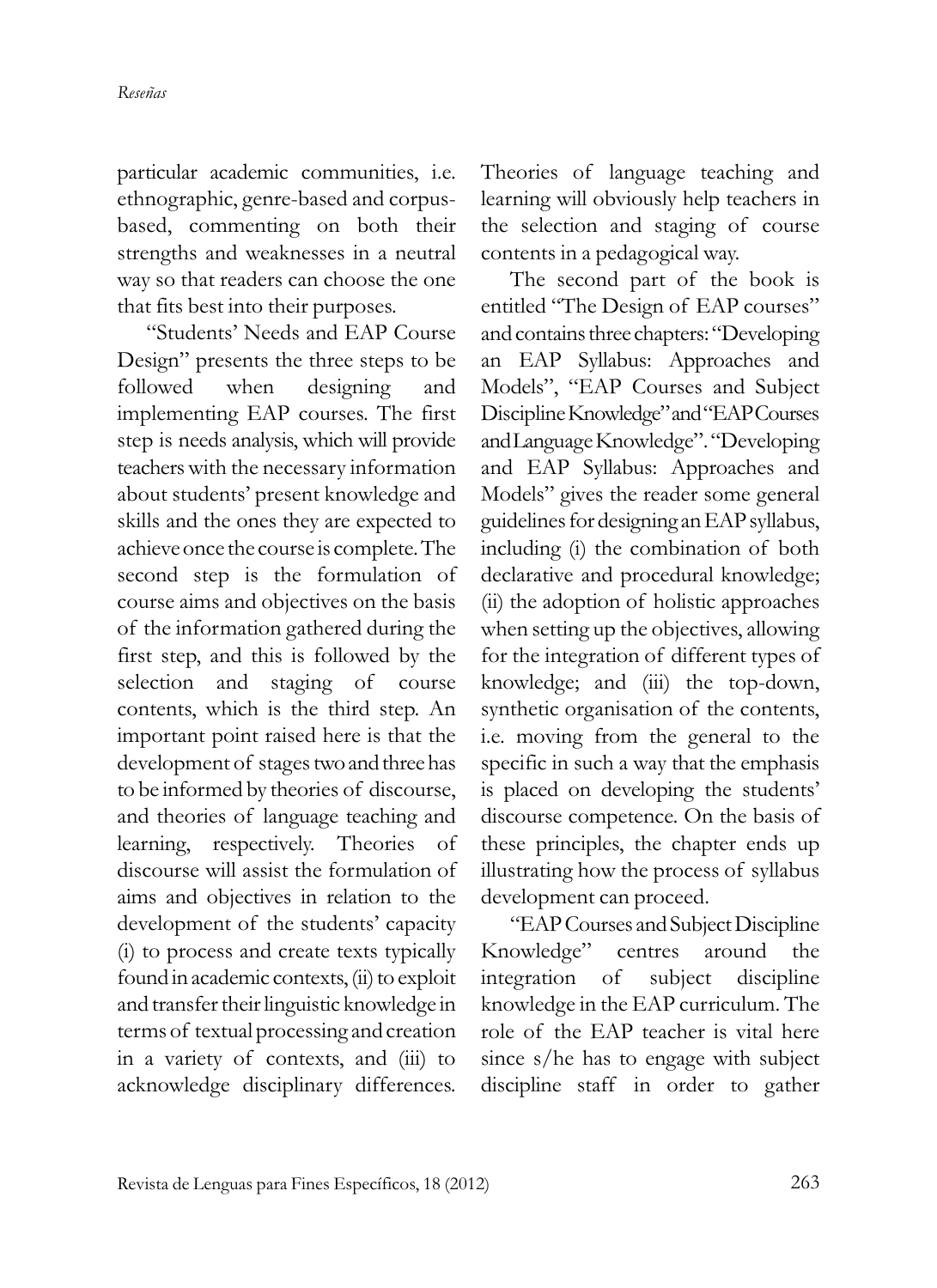information from the subject discipline. Following Dudley-Evans and St John (1998), three models of engagement are proposed: co-operation, collaboration and team-teaching. Teachers themselves must be able to analyse not only disciplinary knowledge and practices, but also disciplinary texts and discourses. They must be equipped with discourse analyst tools that help them understand the conventional forms of communication existing in specific disciplines to then transfer that knowledge to their teaching practice. The framework proposed by the author to classify spoken and written forms of communication in academic contexts is the *social genre/cognitive genre* approach. The *social genre/cognitive genre* approach seems to be more than adequate for analysing disciplinary knowledge as it provides EAP practitioners and learners with a framework for carrying out ethnographic and textual analysis.

"EAP Courses and Language Knowledge" argues that linguistic knowledge, i.e. textual grammar, metadiscourse and vocabulary, should be integrated in EAP courses following a holistic, functional approach. This is done by highlighting the problems associated with a decontextualised approach to language teaching and by offering the reader some useful illustrations of how this task can be performed with sample texts and exercises.

The third part of the book is entitled "The Implementation of EAP Courses". Six chapters are included in this part: "EAP and Teacher Competencies", "EAP and Teaching the Writing Skill", "EAP and Teaching the Reading Skill", "EAP and Teaching the Listening Skill", "EAP and Teaching the Speaking Skill: Teaching Critical Thinking" and "EAP and Assessment". "EAP and Teacher Competencies" focus on the type of knowledge and skills an EAP teacher should have. The information contained here is based on the *Competency Framework for Teachers of English for Academic Purposes* (CFTEAP) as developed by the British Association of Lecturers in English for Academic Purposes (BALEAP, 2008). The discussion on this document starts with an overall statement that insists on the teacher's capacity to help their students in the acquisition and development of language, skills and knowledge as necessary for studying in higher education contexts. It then continues with other competency specifications related to academic practice, EAP students, curriculum development and programme implementation. In general, EAP teachers should have knowledge of organisation and values, including communicative ones, governing academic contexts as well as of disciplinary differences and the way these shape how knowledge is communicated. They should be aware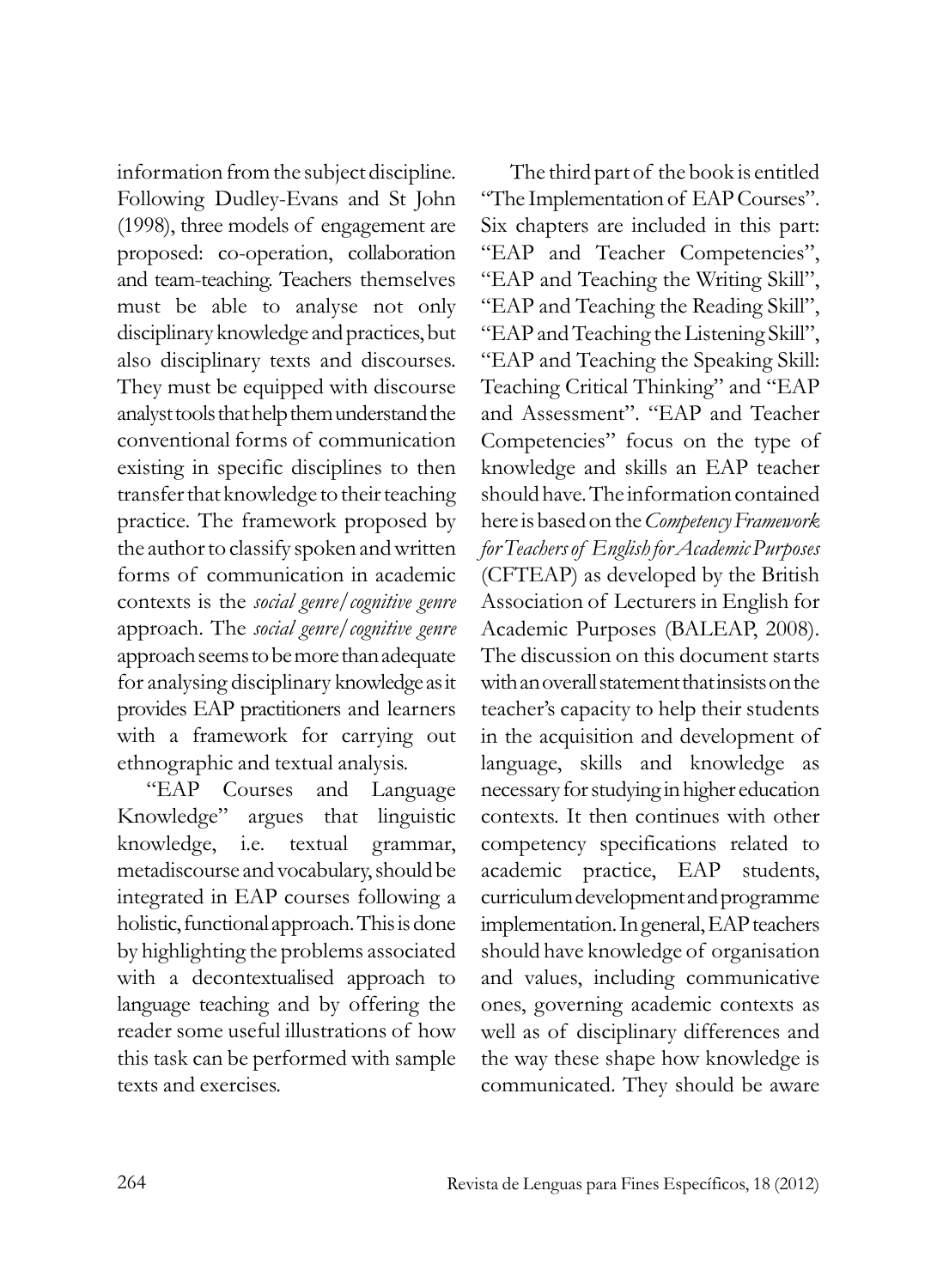of their students' needs bearing in mind the specific target contexts they wish to join. Apart from this, they are required to know about critical approaches to creation and processing of academic knowledge to help students develop a critical voice towards the knowledge generated in their field. Moreover, they are expected to have knowledge of both syllabus and programme development so that EAP courses actually address students' needs in academic contexts, as well as of text-focused and genre-based approaches to text processing and text creation. The CFTEAP document finally comments on teaching practices and assessment practices. As regards teaching practices, the document highlights the importance of locating teaching practices in the specific contexts in which they are to occur, namely, academic, in contrast to general ELT contexts. In relation to assessment, EAP teachers should assess the four skills, and particularly the productive ones, at a performancebased level and in such a way that assessment serves as ongoing feedback for learners.

"EAP and Teaching the Writing Skill" emphasises the idea that writing instruction in EAP courses should be based on developing the students' discourse competence, i.e. social, generic and textual (Bahtia 2004: 144-145), and critical competence so that they can

im prove their skills when writing extended academic texts in an analytical, critical way. The author recommends again a genre-based approach, and particularly the *social genre/cognitive genre* model, becauseit will provide a principled methodology for the deconstruction and construction of disciplinary genres. The employment of this approach is illustrated by means of some prototypical cognitive genres, i.e. recount, report, explanation, discussion and results section, as well as some writing tasks as can be found in a course syllabus.

In "EAP and Teaching the Reading Skill", the author notes that teaching the reading skill in academic contexts should take account of a number of different types of knowledge that are involved in textual processing, i.e. contextual knowledge, pre-textual expectations, study skills and sub-skills competence, and discourse competence. The way reading should be integrated in an EAP course is also touched upon in this chapter. The author proposes a curricular progression based on the principle that receptive skills should be placed before productive ones. Receptive texts will then be the focus of attention to analyse content and discursive, organisational and linguistic features. The knowledge obtained after this analysis is to be then transferred to productive texts following a genre-based pedagogy. The chapter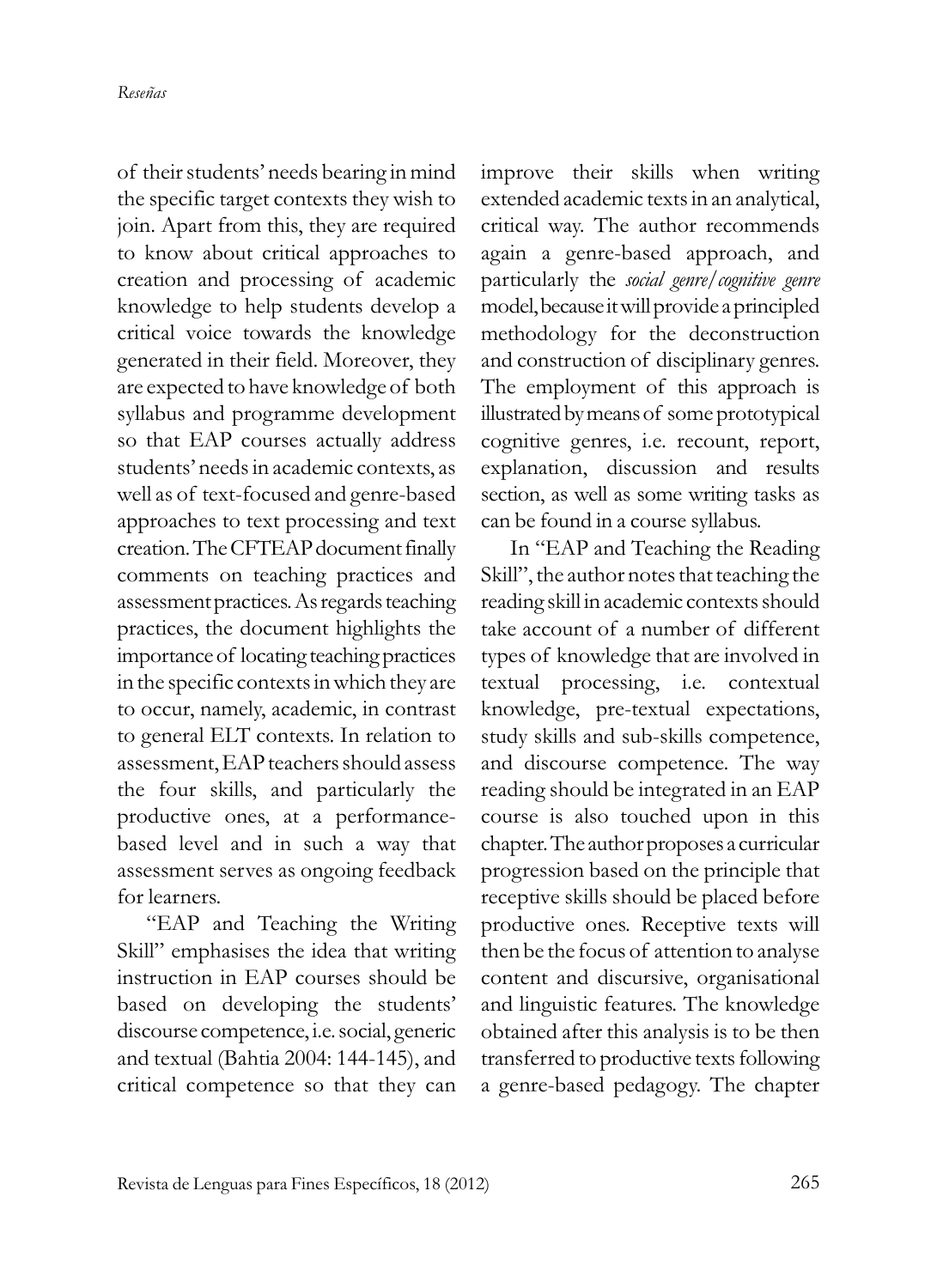ends up with considering two important issues, i.e. reading speed and vocabulary knowledge, both of which are commented on as related to strategies that can be used for improving reading proficiency and vocabulary development.

"EAP and Teaching the Listening Skill" concentrates on the processing of extended spoken texts, mainly monologic, in higher education contexts. The chapter begins with an overview of the types of processes, i.e. top-down and bottom-up, and knowledge, i.e. contextual and pragmatic, semantic, syntactic, lexical and phonological, that are involved when listening to spoken texts. Taking as the starting point the notion that developing the listening skill involves a number of areas and tasks which have to be worked on actively, the author then discusses those areas and proposes some tasks in relation to processing skills and task knowledge. The genrebased focus is also considered here: preparing students for processing extended spoken texts would benefit from creating awareness about the macro-structure of the spoken texts so that they become familiarised with their conventional organisation and most recurrent linguistic features.

"EAP and Teaching the Speaking Skill: Teaching Critical Thinking" starts with an overview of theoretical frameworks in relation to the

development of this skill, i.e. cognitive and physical, knowledge-related and task-related. Relying on Levelt's (1989) processing model and Martínez-Flor's, Usó-Juan's and Alcón-Soler's (2006) communicative competence model, the author posits that speaking is also a complex activity in which a number of processes and knowledge have to be integrated. Performance in speaking is said to improve by means of repetition of tasks since it helps students in internalising the elements involved, and as said later on in the chapter, an emphasis should be made on encouraging students to participate regularly in class. It continues with an overview of the most frequent types of speaking routines, tasks and genres in academic contexts, such as asking questions in lectures, seminar participation, oral presentations and verbalising data. This chapter finishes by addressing the development of critical thinking, relying on the two approaches taken by Atkinson (1997) on this issue, namely, the teachable skills approach and the cognitive apprenticeship approach. The former takes the teaching of critical thinking as a set of general skills that may be then transferred to disciplinary contexts; however, this view has been challenged by scholars like Ramanathan and Kaplan (1996) who consider the teaching of critical thinking as inextricably bound to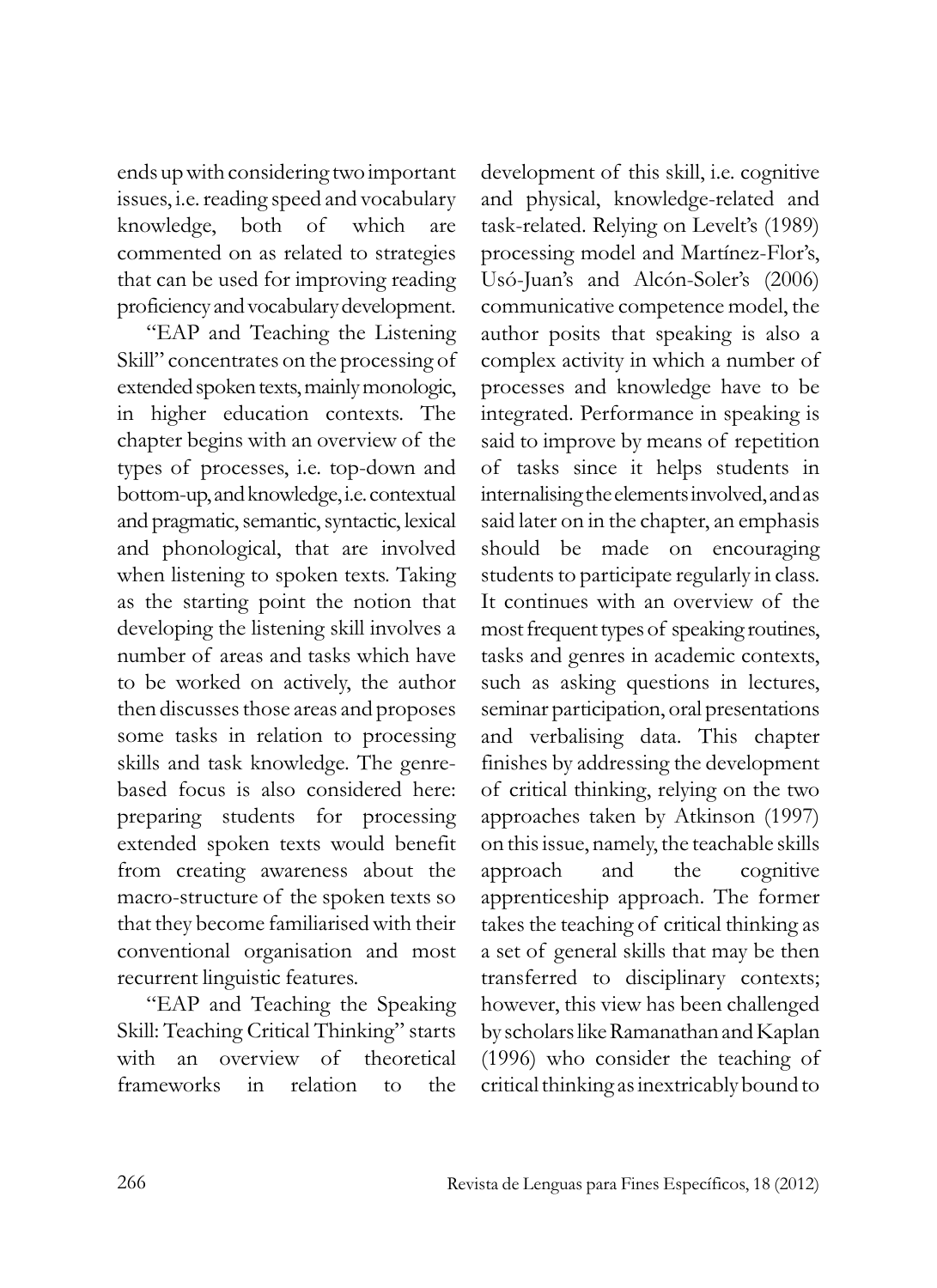the context in which it is to be developed. The cognitive apprenticeship approach, the one favoured by the author, considers that students who wish to join a given discourse community have to learn the practices of that community and so the teaching of critical thinking cannot exist but in a discipline-specific context: its teaching has to be shaped by the discursive characteristics and practices of the academic discipline.

"EAP and Assessment" provides a short overview on issues related to assessment in EAP contexts. Due to the fact that EAP courses have to integrate a wide range of skills and knowledge, assessment of outcomes have to be done in an integrative and holistic way, too. Some key concepts related to language testing discussed here include the identi fication of the tasks used for assessment, the relationship between language tests and the type of knowledge and/or skill they are to assess, language test typologies, and approaches to measuring the outcomes of testing. Focusing on the productive skills, the author proposes that both the speaking and the writing skills should be assessed at a performan ce-based level by using sample tasks as carried out in class. These, in turn, should be analytically scored on the basis of those criteria that relate to the fulfilment of the tasks. Both performance testing and analytic scoring provide optimal

feedback to students who want to develop their discourse competence.

This book is highly recommended as an invaluable theoretical presentation and revision of fundamental concepts and theories related to EAP activities. It stands as an informative and insightful work for anyone interested in the design and implementation of EAP courses as it provides a sound theoretical basis to carry out such a task, being amply illustrated with examples of syllabus development, areas of language knowledge to be included and specific activities aimed at developing students' discourse competence. EAP teachers and course developers can benefit from this detailed discussion on EAP where theory and practice are skilfully organised and com bined, making this volume a practical guide which can be used as help in EAP practitioners everyday activities.

## References

- Atkinson, D. (1997). A critical approach to critical thinking in TESOL. *TESOL Quarterly* 31(1), 71-94.
- BALEAP. (2008). Competency Framework for Teachers of English for Academic Purposes (CFTEAP). Re trieved May 2012 from <http:// www.baleap.org.uk/media/uploads/ pdfs/teap-competency-frame work.pdf>.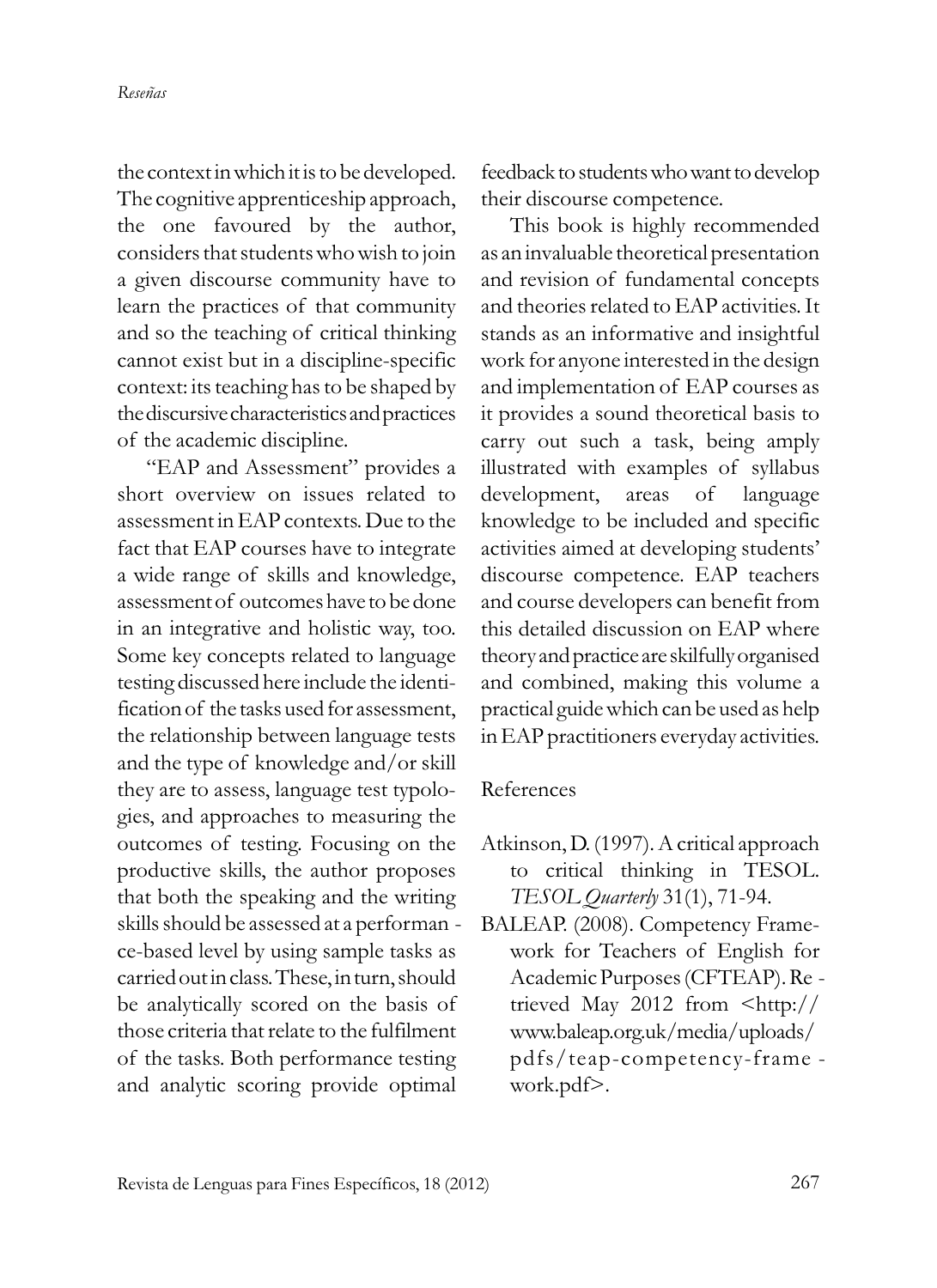- Bhatia, V. K. (2004). *Worlds of written discourse*. New York: Continuum.
- Bruce, I. (2011). *Theory and concepts of English for Academic Purposes*. Basingtoke, UK: Palgrave Macmillan.
- Dudley-Evans, T. & St John, M. J. (1998). *Developments in English for Specific Pur poses: A multidisciplinary approach*. Cam bridge: Cambridge University Press.
- Levelt, W. J. M. (1989). *Speaking: From intention to articulation*. Cambridge, MA: MIT Press.
- Martínes-Flor, A., Usó-Juan, E. & Alcón-Soler, E. (2006). Towards acquiring communicative competence through speaking. In Usó-Juan, E.  $\&$ Martí nez-Flor, A. (Eds.), *Current trends in the development and teaching of the four language skills (Studies on Language Acqui sition Series)* (pp. 139- 157). Berlin: Walter de Gruyter.
- Ramanathan, V. & Kaplan, R. B. (1996). Some problematic "channels" in the teaching of critical thinking in current L1 composition textbooks: Implications for L2 student-writers. *Issues in Applied Linguistics* 7(2), 225- 249.

[Elena QuINTANA TOLEDO, *Univer sidad de Las Palmas de Gran Canaria*]

**Walsh, Steve.** 2011. *Exploring Classroom Discourse. Language in Action.* London and New York: Routledge, pp. 239.

*Exploring Classroom Discourse* is part of the Routledge Introductions to Applied Linguistics series, introductory level textbooks covering the core topics in Applied Linguistics and primarily designed for those entering postgraduate studies and language professionals returning to academic study. According to its author, "the central thesis of the book is that language teachers can improve their professional practice by developing a closer understanding of classroom discourse and, in particular, by focusing on the complex relationship between language, interaction and learning  $(2011:1)$ ."

Divided into nine chapters, each of them includes an introduction, some tasks and a concise summary. After the Conclusions, the reader will find the Task commentaries, Appendix A with the Self Evaluation of Teacher Talk Procedure and Lesson Cover Sheet, Appendix B with the transcription system used in the textbook, a glossary, a suggested list of additional reading with a brief comment after each reference and, finally, the references and the index.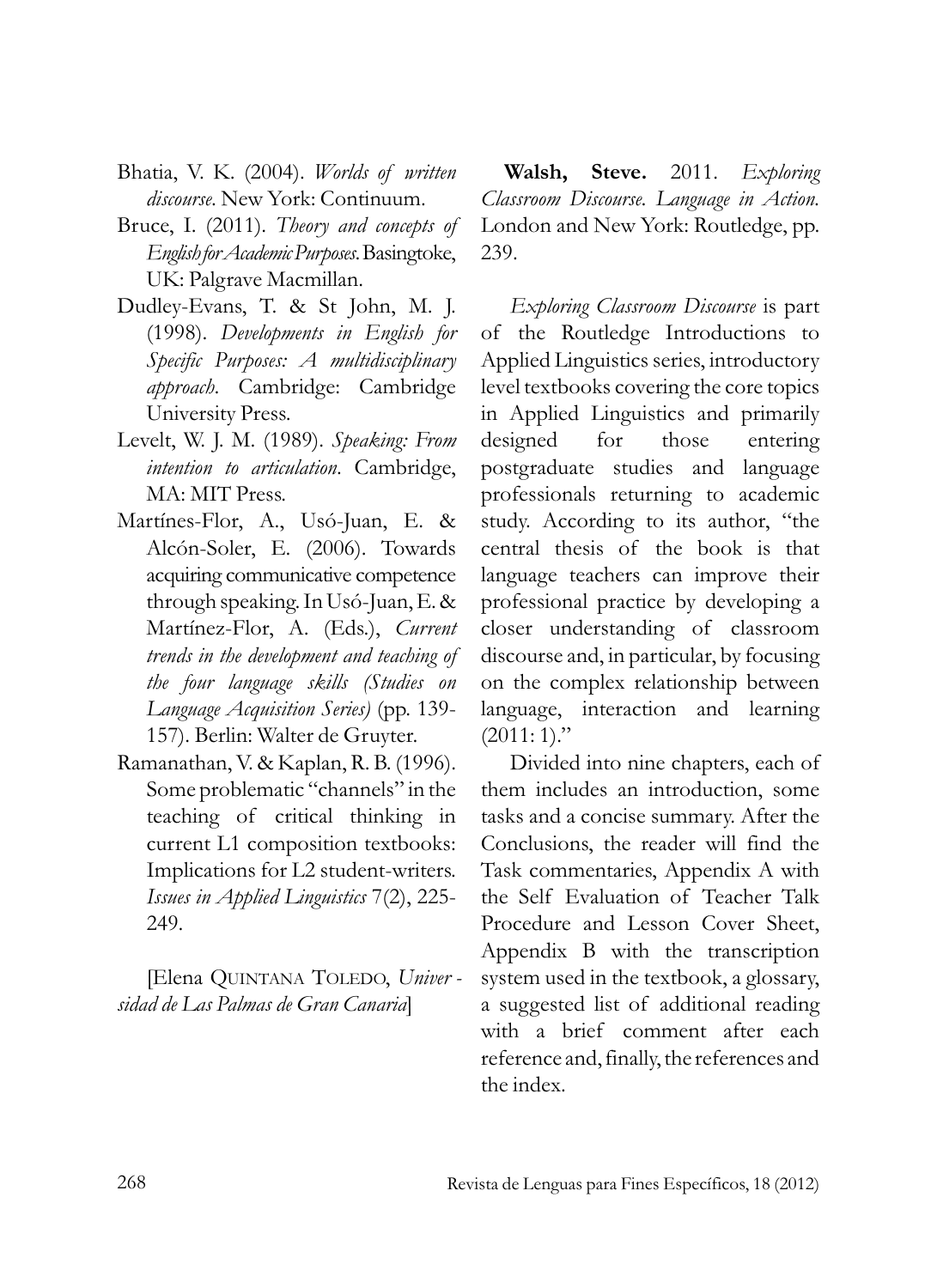*Reseñas*

The introduction is divided into three sections. In the first one, the author presents a description of the nature of classroom interaction in the context of language teaching and highlights the important role of language in the classroom as "it is through language in interaction that we access new knowledge, acquire and develop new skills, identify any problems of understanding, deal with 'breakdowns' in the communication, establish and maintain relationships." He offers an overview of the most important features of second language classroom discourse, e.g. control of the interaction, speech modification, elicitation and repair, illustrating them by using data extracts. Finally, the author shows how different strategies are more or less appropriate according to the particular pedagogic goal of the moment and to the teacher's understanding of local context. In the second section, one of the most commonly found structures-the IRF exchange- is introduced and exemplified. Finally, the author considers some of the challenges that teachers and learners face in relation to classroom interaction which will be addressed in the following chapters.

In chapter 2, "Classroom discourse and teaching", the author turns his attention to the ways in which an understanding of classroom discourse

can help teachers enhance their understanding of teaching. These understandings can be enhanced in terms of whole methodologies such as task-based language teaching, in relation to the teaching of specific skills, and in response to specific strategies such as increasing wait-time or reducing teacher echo. According to Walsh, "the basic argument is that teachers can do much to improve their professional practice and enhance learning by studying their own interactions with students." By either recording or recording and transcribing their own interactions with students, teachers can gain true understandings of the complexities of classroom interactions.

"Classroom discourse and learning" reviews a sample of the literature on class-based second language acquisition. It begins by considering the complex relationship between interaction and language learning. In the section "Learning as a cognitive activity", there is a brief overview of some of the more important hypotheses that have attempted to explain this relationship. The three main hypotheses presented all place interaction at the centre of learning: Krashen's Input Hypothesis, Long's Interaction Hypothesis and Swain's Output Hypothesis. The position taken by the author is that, while interaction is central to the L2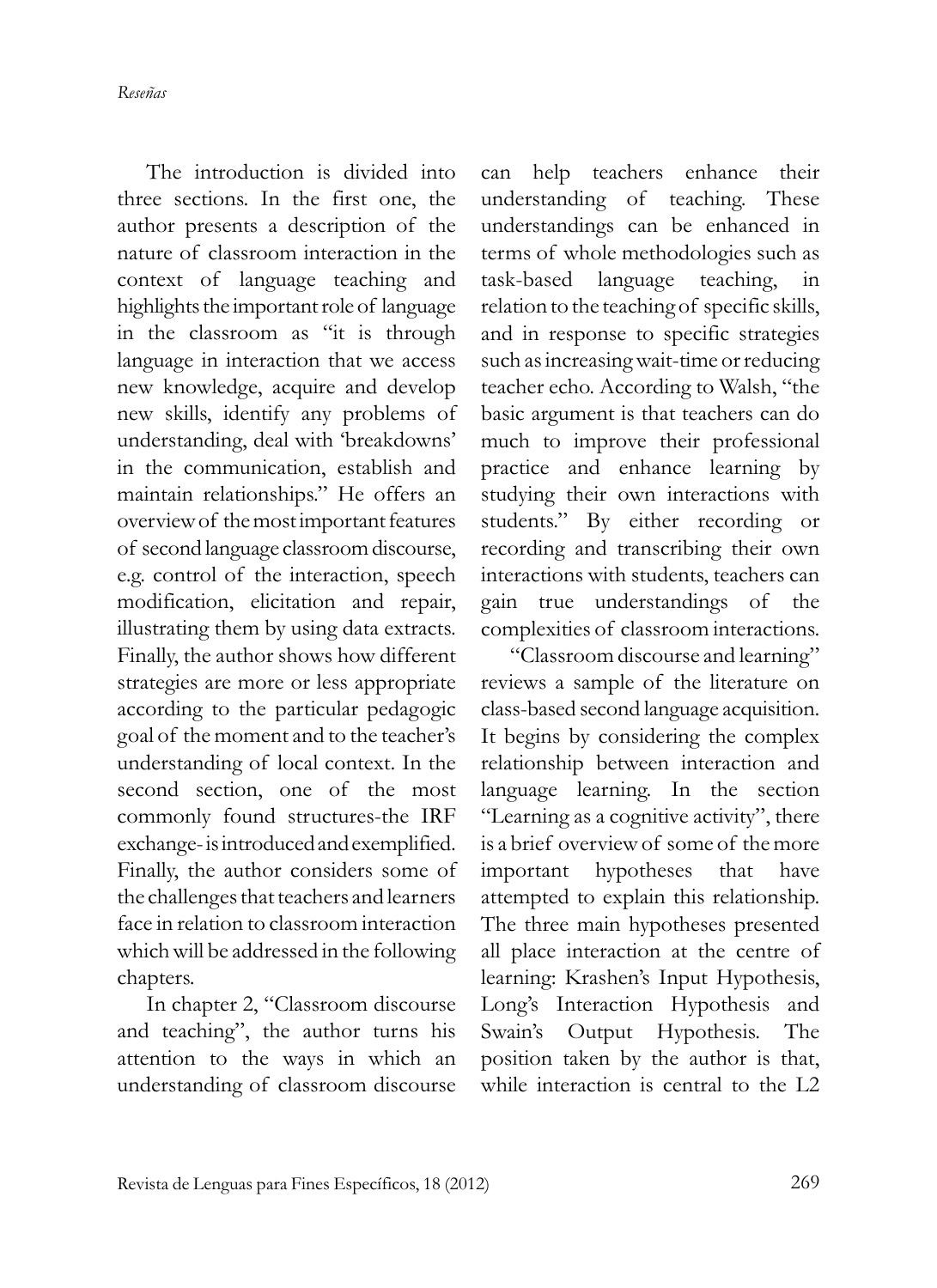teaching/learning process, the interactive processes that make up classroom discourse are not adequately un derstood by either teachers or learners. In section "Learning as a social process", a second strand to the theoretical framework for language learning is presented in the shape of socio-cultural theories of education and learning including the Learning and the zone of Proximal Development.

In Chapter 4, "Approaches to studying classroom discourse", Walsh discusses the issues involved in recording and transcribing classroom data from ethical considerations to sound quality or the role of the observer. Next, he provides a critical overview of some of the better-known approaches to investigating L2 classroom interaction, both the Interaction and the Discourse analysis traditions, while in the final section Conversational Analysis (CA) is offered as a potentially more powerful approach to recording classroom discourse and the main features of this approach are summarised.

In "Alternative approaches to studying classroom discourse", the author considers alternative approaches for studying classroom interaction such as the Corpus Linguistics (CL), a combined approach both of the Conversational Analysis and the Corpus Linguistics (CLCA), and some variable approaches which focus on promoting detailed un der standings of micro-contexts in a bid to understand the complex relationship between language, interaction and learning. After outlining the main benefits of a CL approach, the CLCA is proposed as one way of overcoming the CL's shortcomings, allowing a multi-layered perspective that offers a description of both linguistic and interactional features. Walsh presents a brief summary of the work that has been done to promote variable approaches to analysing classroom interaction and mentions van Lier (1988), Jarvis and Robinson (1997), Kumaravadivelu (1999) and Seedhouse (2004) studies. He then presents an argument for adopting a variable approach to classroom discourse, which emphasises the fact that interaction and pedagogic goals are inextricably linked, that the discourse is constantly changing according to the teacher's agenda, and that teaching and learning can be greatly improved by adopting a variable approach.

In chapter 6, "Enhancing understandings of classroom discourse", the author presents a framework that is conceived to help teachers improve the quality of the interaction taking place in their classes as the first step towards im proving teaching and learning. Named SETT (self-evaluation of teacher talk)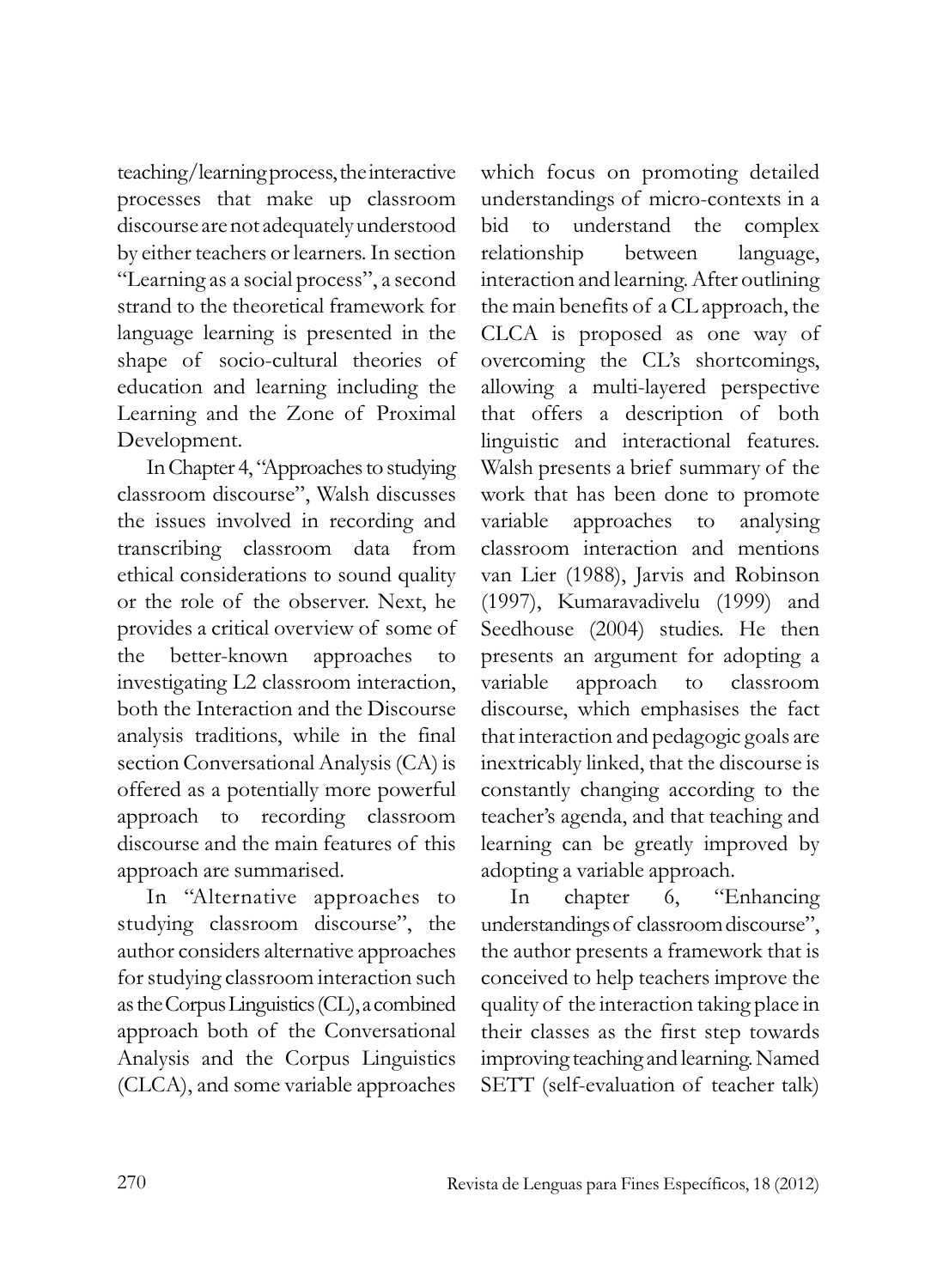and devised in collaboration with L2 teachers, this framework is designed to enable teachers to access the interactional organisation of their classes to facilitate understanding. The SETT framework comprises four classroom microcontexts, called *modes*, and fourteen interactional features, called *interactures*. The four modes, identified and described according to their pedagogic goals and interactional features, are: the managerial mode, the classroom context mode, the skills and systems mode and the materials mode. Each mode is made up of specific interactional features (such as display questions, repair, or content feedback) and particular pedagogic goals. Each mode has its specific interactional features that are related to teaching objectives, and it may last for one whole lesson or for much shorter periods with more frequent changes.

The aim of the following chapter, "Classroom discourse as reflective practice", is to introduce readers to the idea that reflective practice can be enhanced by making classroom discourse the main focus of the reflection. In the first part, the author presents a critique of the notion of teacher as reflective practitioner and explains that teachers in training need to be taught how to reflect so that reflection plus action becomes an integral element of their

professional practice. Therefore, Walsh proposes action research as one of the best ways to promote teachers reflective practice. The second part of the chapter deals with a classroom discourse oriented approach to reflective practice as this approach is, according to the author, more likely to result in sustainable professional development and enable teachers to really gain close understandings of the contexts in which they work.

In "Classroom interactional competence", Walsh presents and develops the notion of classroom interactional competence and considers how it can be characterised in different contexts. The chapter is divided into three sections. In the first, the author reviews the work that has been completed on Interactional Competence. In the second section, he characterises classroom interactional competence (CIC) using data extracts to examine the strategies open to both teachers and learners to enhance interaction and improve opportunities for learning. In the final section, he considers how teachers and learners might develop their own classroom interactional competence and offers some specific strategies, activities, tasks, etc. designed to help both teachers and learners enhance their CIC.

The final chapter with the conclusions is divided into two sections: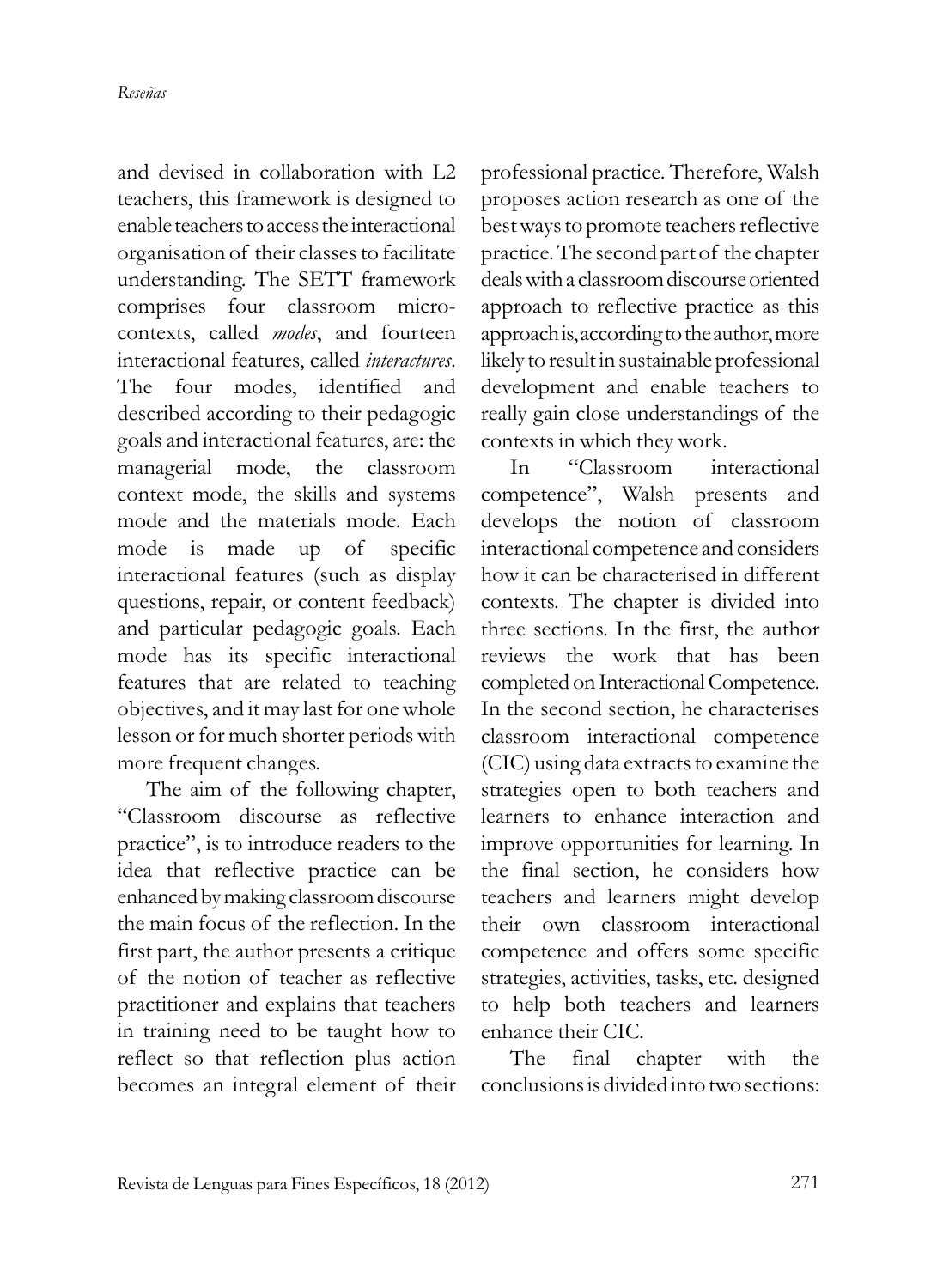"Classroom discourse: looking back" and "Classroom discourse: future directions". In the first section, the author makes some observations on the current position of classroom discourse research taking more than fifty years of research into account, while in the second section he summarizes the reasons why he believes that an understanding of interaction is crucial to effective teaching. He also justifies the need to make a distinction between research tools for teachers and for re searchers. Finally, Walsh states that future challenges will be concerned with collecting data that offers greater insights into what really happens in classrooms.

Following an innovative "practice to theory" approach, the author leads the reader from real-world problems and issues through a discussion on the need to reflective practice and the use of the SETT framework to analyse classroom discourse. In most chapters there is one or two exercises of personal reflection, where the reader is asked a question about his or her personal experience on the topic that is going to be introduced, and some tasks taken from real teaching experiences with commentaries at the end of the book. For the author, there is a compelling need to put classroom discourse at the centre of reflective practice by advocating a more structured

approach to the process of reflection on practice. Both pre and in-service teacher education programmes should teach teachers how to do reflective practice and should be given the tools and skills needed to make reflection a part of a teacher's professional life. *Exploring Class room Discourse* is a highly recommendable book, with many examples and exercises on how the proposed framework works. [María Jesús VERA CAZORLA. Universidad de Las Palmas de Gran Canaria]

**Seidlhofer, Barbara. (2011)**. *Under standing English as a Lingua Franca.* Oxford: OuP. Pp. 231.

*Understanding English as a Lingua Franca*, structured into eight different worth reading chapters, is the result of several years of research by Professor Seidlhofer. Jenkins defines *lingua franca*, as follows "a lingua franca is a contact language used among people who do not share a first language, and is a commonly understood to mean a second (or subsequent) language of its speakers" (2007, p. 1). Seidlhofer, being one of the main precursors, along with Jenkins, of the relatively new field of research namely English as a *lingua franca* provides a deep account of this interesting area of study.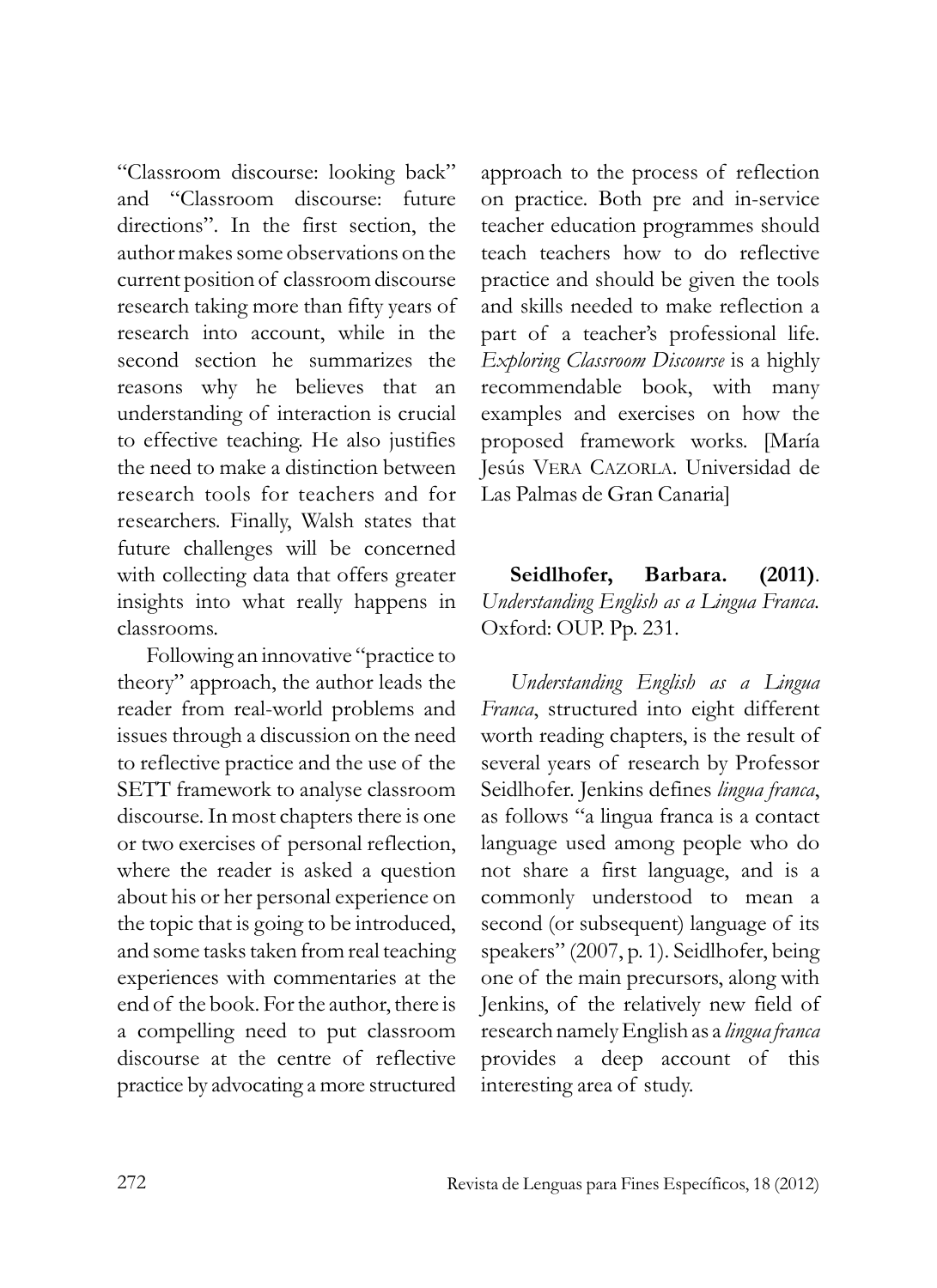*Reseñas*

In the preface, the author gives a succint description of her objectives, and she also makes some references to the VOICE project (VOICE=Vienna-Oxford International Corpus of English). VOICE aims at compiling a corpus of spoken English to provide evidence of English as a *lingua franca*. Chapter 1, *What is this thing called English?,* is subdivided into eight different sections, each of which contributes to the general un derstanding of English as a *lingua franca*. Notwithstanding, there are some key concepts that should be highlighted. Firstly, this scholar clearly states the importance of figures when it comes to the number of native speakers of English and non-native speakers, being the number of non-native speakers much higher. Accordingly, non-native speakers of English should not be attached to the linguistic norms set by native speakers. However, against the logics of figures, and following the tradition, native speakers of English are associated with positive connotations, whereas the fact of being a non-native speaker of English trying to imitate (more or less successfully) native models is more related to negative connotations. In that sense, the author questions the impact that research in applied linguistics has had on teachers and practitioners throughout the last years, since most of them remain loyal to native speakers'

norms. Personally, I think there is still much work to do by applied linguists in this area, but it will finally have effects not only on those people who teach English, but also on anyone who want to learn the language. There is a change in the teaching orientation where native and non-native speakers have the 'right' "to speak in ways that meet diverse local and situational needs" (Seidlhofer 2011, p. 14).

This chapter also explains the differences between EIL (English as an International Language) and ELF (English as a Lingua Franca), and aptly criticises the widespread model of the three concentric circles by Kachru (1992). This model, which was very appropriate when it was created, is currently outdated, since it does not reflect the increasing uses (encouraged by globalisation and electronic communications) of English across the globe. The ownership of English is also questioned in this chapter, as non-native speakers clearly outnumber native speakers. Finally, the author encourages more urgent research on how ELF is successfully used in different contexts.

Chapter two, *Assumptions and presum ptions,* provides various examples of the prescriptive vision towards the ownership of English by well-known linguists and scholars such as Peter Trudgill or Vivian Cook. Even the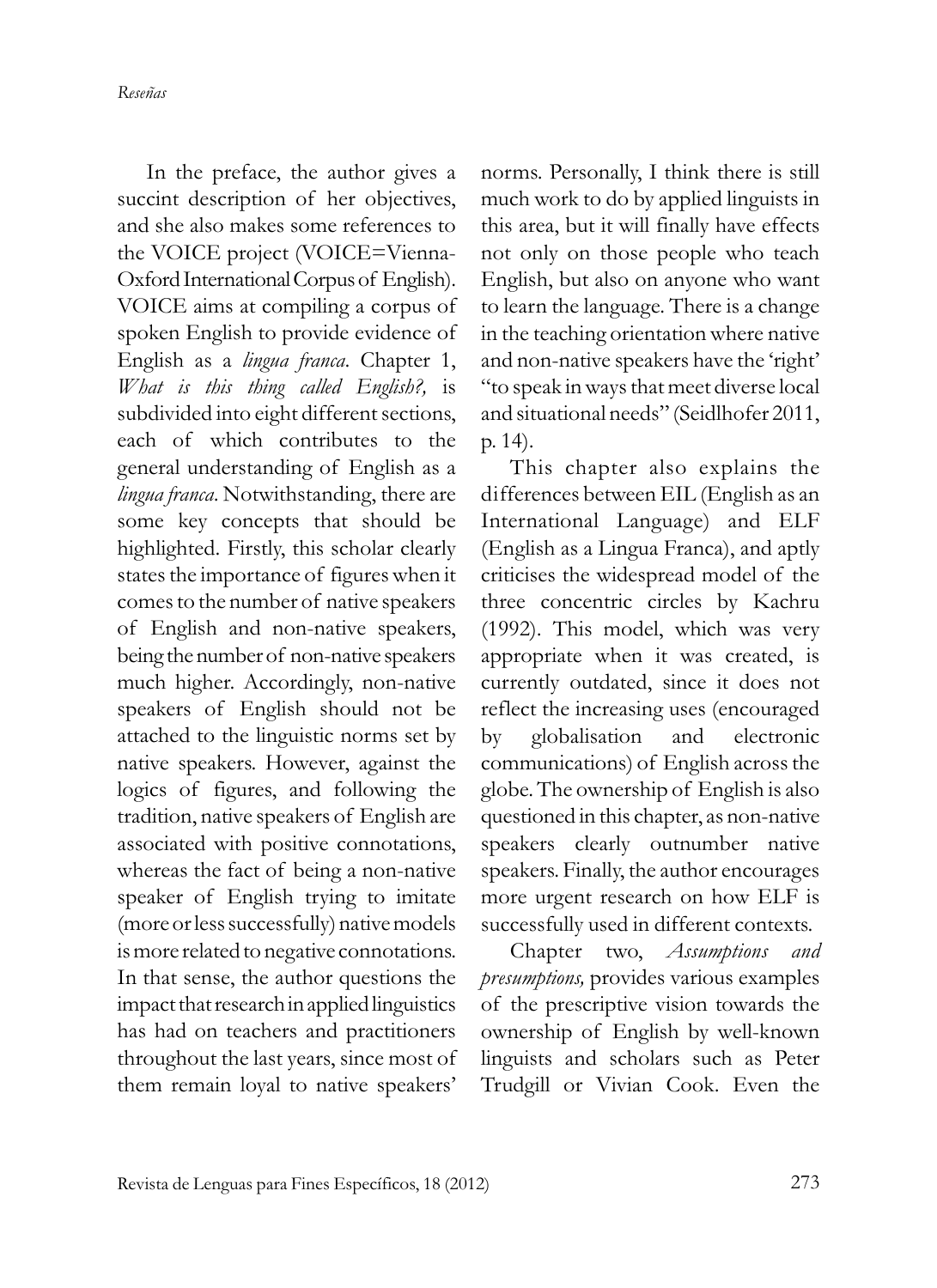committed linguist activist Robert Phillipson seems to be in two minds about English when it is used in international contexts. Seidlhofer invites these scholars to reflect upon these conservationalist views of English as the property of native speakers, and the under estimation of non-native speakers who may adapt better to use English appropriately in any intercultural context. This short chapter gives the reader an idea of the academic atmosphere related to the view of English as something international, not only attached to native speaker norms.

In Chapter three, *Standard English and Real English*, Seidlhofer insists on the unprecedented situation of English as the *lingua franca* of international communication, and therefore, it must be considered as the language of all its users, and not merely as the property of its native speakers. She refers to some works by Quirk who is a great supporter of the need for native models for foreign language teaching and learning. Seidlhofer aptly rejects these "naive" and outdated theories, since "ELF users typically operate in international settings in which native speakers of English may or may not figure, but certainly are not a priori models" (2011, p. 54). I strongly agree with Seidlhofer, since the aim of using a language is to achieve effective communication. Tha author follows with a discussion on the variety of English mostly used. Standard English seems to favour effective communication in contrast to other American and British models.

In Chapter four, *Reconceptualising English*, the author suggests that some key concepts such as "variety", "community" and "competence" needs being reconsidered. English as a *lingua franca* must be seen as a tool that allows international, intercultural communication, and is not tied to specific countries or people. Obviously, it implies a dynamic process of constant adaptation of this language to the new realities that come with globalisation (technological advance, mobility, economic changes, among others). The idea of competence also needs to be reconsidered, as levels of competence in a language have been traditionally measured depending on the degree of mastery of grammar of the language. But, does it really reflect the actual competence of a speaker? The paradigm of English as a *lingua franca* advocates for the capacity of communication through the use of negotiating resources among speakers rather than through the imitation of rules that represent the ideal speaker. This is the way the author understands English nowadays.

Chapter 5, *The dynamics of ELF usage,* deals with the dynamism and fluidity that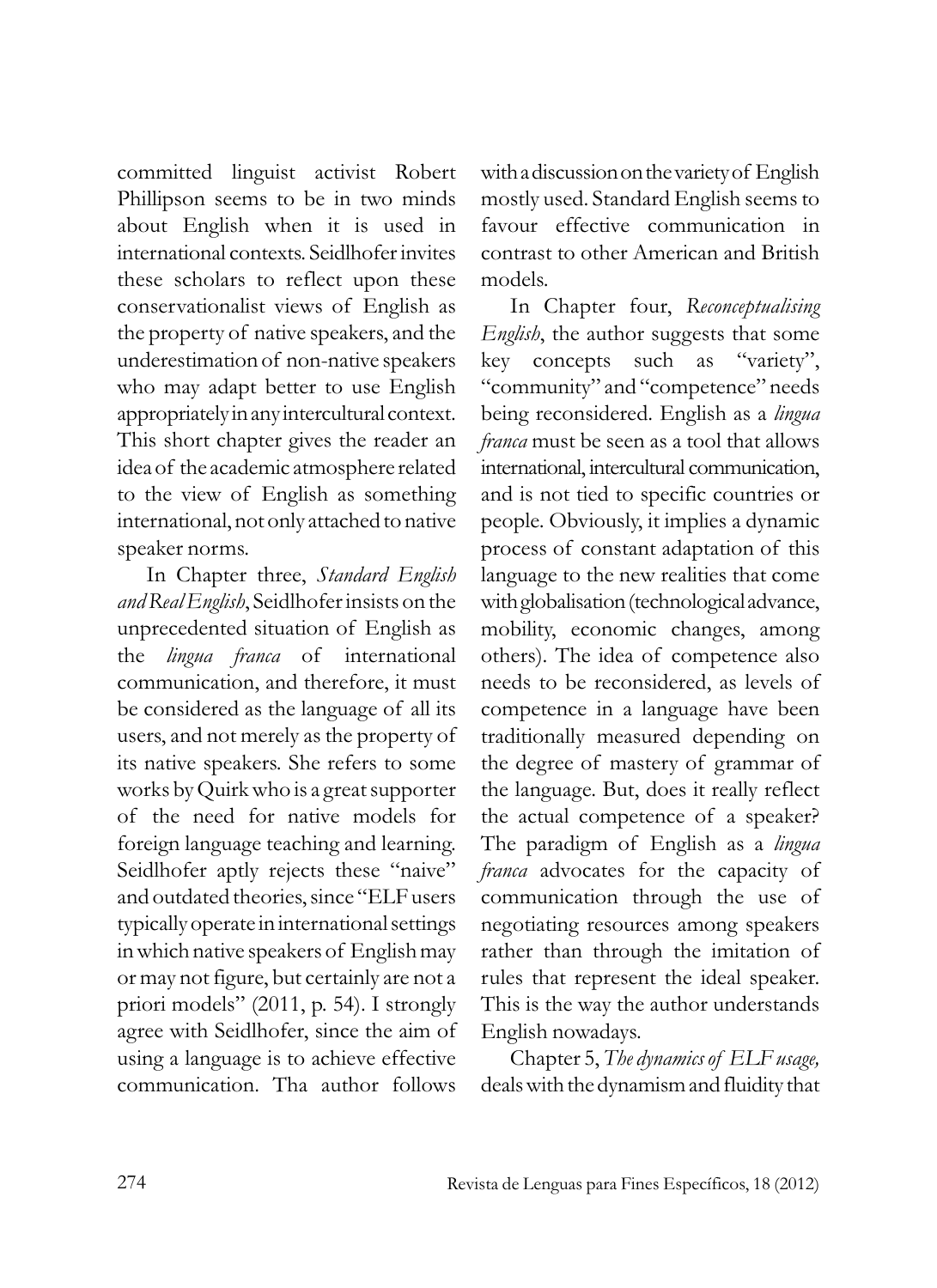is associated with ELF communication. Users of ELF exploit the potential of the language in interactions by focusing on the message rather than on the grammatical aspects of language. This brings about specific uses of language including lexical innovations, e.g. *bigness* and *clearness*, and grammatical disruptions, e.g. the drop of the third person singular in the present simple tense, probably as the result of redundancy. The interchangeable use of *who* and *which* is another example of this creative use of language. In line with Seidlhofer's interpretation, I see these new uses as a result of flexibility and dynamism of ELF. These uses merely reflect the capacity of adaptation of a language that intends to be effective in terms of communication, rather than "grammatically correct". Therefore, creativity is a natural process of performance.

Chapter six, *Form and Function in ELF*, discusses the importance of form and function in ELF, as in any other language. In the paradigm of ELF, form is subject to function in the sense that the form of ELF has to adapt or accommodate to the function of this language, as Cogo (2008) aptly depicts. Seidlhofer refers to the concept of *unilateral idiomaticity* as "a sense of lack of concern for one's interlocutor, a neglect of the need for accommodation" (Seidlhofer, 2011, p. 135). This act goes directly against the principles of the ELF paradigm, where negotiation and accommodation are the basis of communication. Idioms and other especial uses of the language have to be understood in the particular context where they are produced, rather than following the meaning they have in an ENL context. This is one more example where the principles of adaptation and flexibility apply to ELF. Seidlhofer (2009, p. 39) states that

Conditions of language use in the early 21st century have changed drastically compared to even the second half of the 20th. Countless interaction networks are now independent of physical proximity and are instantiated through interaction over vast distances, often without the participants ever meeting in the same physical space. Instead, virtual communities have achieved considerable significance in the sum of global interactions.

Therefore, the ELF paradigm intends to meet the needs of any speaker, anywhere, anytime, especially in a globalised world where many communicative situations and transactions take place in a "virtual" way.

Chapter seven, *Designing English as an international language*, deals with description vs. prescription, language planning and linguistic intervention. All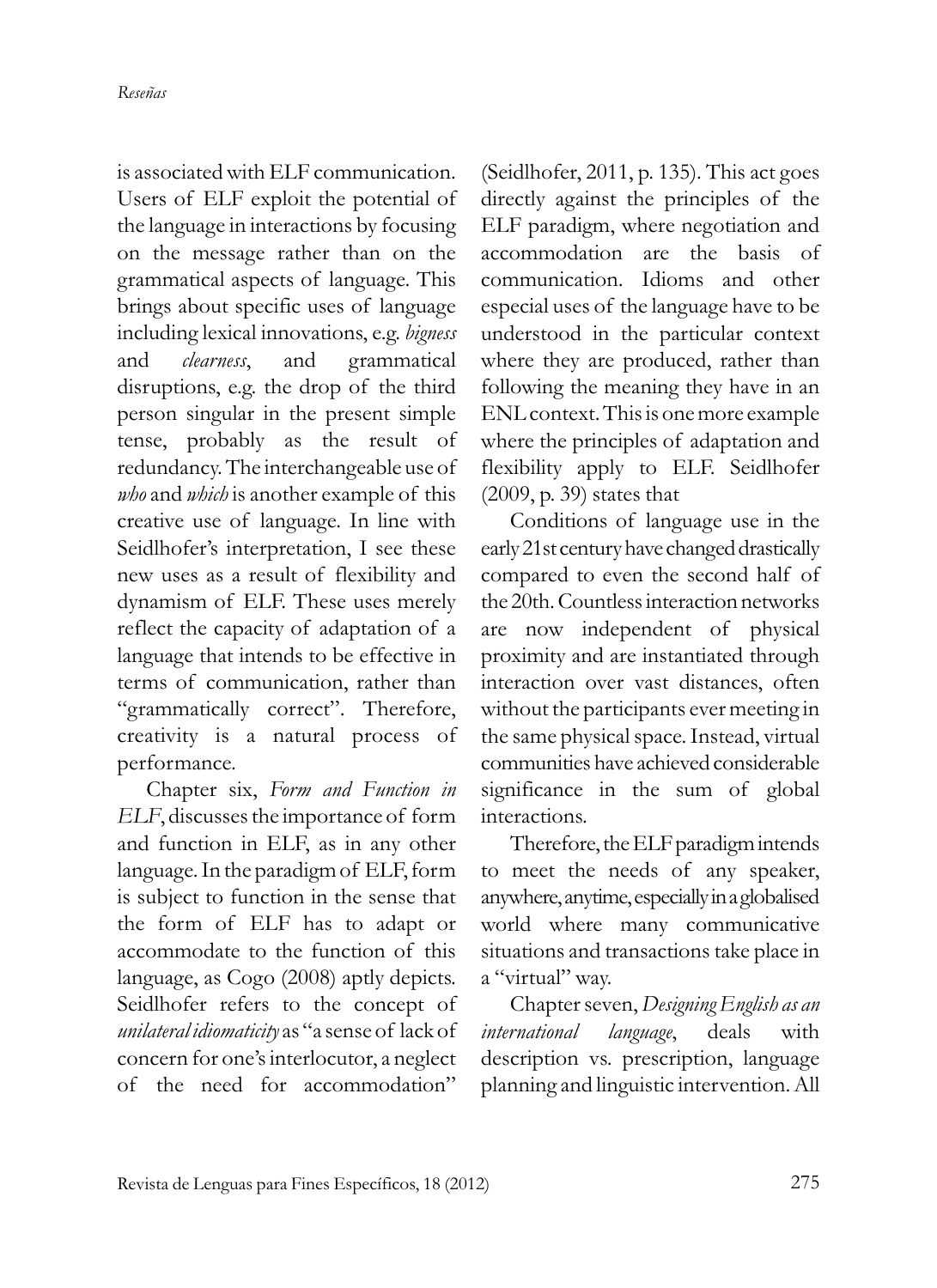these topics are closely related to the question *what kind of English should be taught and learned*? In this chapter, the author refers to three different approaches or proposals: *Globish*, created by J.P. Nerrière, is the most recent one. It consists of a list of 1,500 English words that this author selects, based on impressionistic observation as the most commonly occurring terms in interactions among non-native users of English. Nerrière, in addition, provides a set of prescriptions or recipes with instructions that guide users about how to use the language (http://www.globish.com). A second proposal, *Nuclear English*, comes from Quirk, and his proposal "is an airing of ideas about the ways in which native English might be modified to make it easier to learn as a foreign language and easier to use as an international language" (Seidlhofer 2011, p. 158). To illustrate, non-restrictive relative clauses can be replaced with adverbial clauses, as in: *I expressed my sympathy to the captain, who had been reprimanded*, which could be replaced by *I expressed my sympathy to the captain because he had been reprimanded.* In short, *Nuclear English* intends to be a simplification of native norms of English and its rules of usage.

The third proposal, *Basic English*, dated back from 1938 and created by C. K. Odgen, compiles a set of 1,500 words that attempt to regulate the

language to make it a more effective way of global communication. Differently from Globish, this compilation of words is the result of a decade of scientific research by the author. Basic English stands for *British American Scientific International Com mercial,* what implies that English still remains the property of the British and the Americans.

ELF is another approach or paradigm that assumes the international status of English in a natural way fulfilling the functions of this unplanned development. There is evidence that different attempts to solve the problem of En glish as the vehicle of international communication have been created. However, which attempts do really respond to real needs of international users? From my point of view, the ELF paradigm is probably the most democratic, neutral and appropriate way of understanding these uses of English as the global language of communication.

The last chapter, *ELF and English Language Teaching*, is the most interesting one. The author refers to different pedagogical approaches such as CLT (Communicative Language Teaching), TBLT (Task Based Language Teaching) or CLIL (Content Language Integrated Learning) to language teaching, but none of them questions, "what kind of language constitutes the best learning investment" (Seidlhofer 2011, p. 178).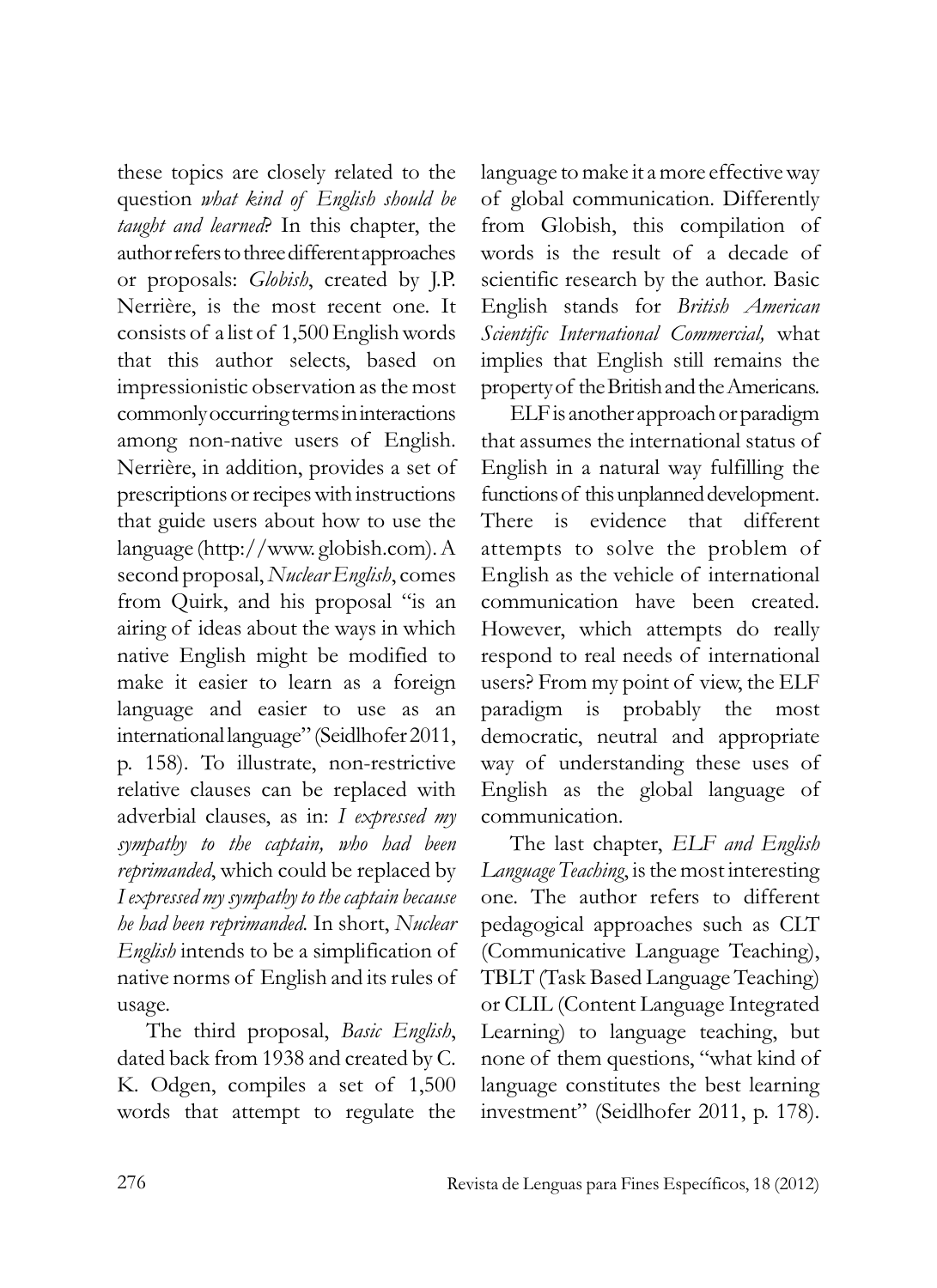All these methods, along with others such as the Basic (referred to in the previous chapter) give for granted that the linguistic learning achievements have to be measured against the imitation of the rules set by native models. Even the *Common European Framework of Reference for Languages* (Council of Europe 2001), despite its claims to promote and support a plurilingual Europe, insists on its orientation to keep native norms as the models to imitate.

I find particularly interesting the fact that Seidlhofer invites reconsideration of these strongly ingrained ideas. There are other ways of teaching, and above all, learning English where the use and the capacity of accommodation of users to create effective communication may also be considered as an alternative. The author (2011, p. 187) considers that "the result of learners putting their learnt language to use as an end in itself... we should make reference to descriptions of what people actually do with the language they have learnt, how they actually communicate in English as an additional language". Such descriptions represent what learners actually achieve as a communicative ability rather than what they are expected and guided to achieve following NS linguistic competence. This rationale is closely connected with Pennycook's (2010) claims that

language should be a local rather than a global practice. It is the adaptation of language to the real needs of speakers of a certain community rather than the use of norms and materials created by a single native speaking community and exported to different and distant places. Meeting the needs of each speaker, native or non-native, should be the final goal of effective communication.

Reactions towards this new approach are various, mostly of rejection and denial, especially by governments and ministries of education. This is unsurprising because a long period of time is normally required before innovations have an impact on established procedures. However, a similar attitude of resistance may be observed in the case of practitioners, probably for conformity or for the 'teachers' peace of mind' in Seidlhofer's words (2011, p. 192).

The list of bibliography is quite extensive and updated, compiling all the literature which has been published re lated to this topic. Finally, an Index closes the volume.

Personally, I believe that English as a *Lingua Franca* paradigm provides dynamic and flexible ways of thinking about English. It is unquestionable the role of English as the tool that allows international communication among speakers of such different and distant countries. In addition, this communication